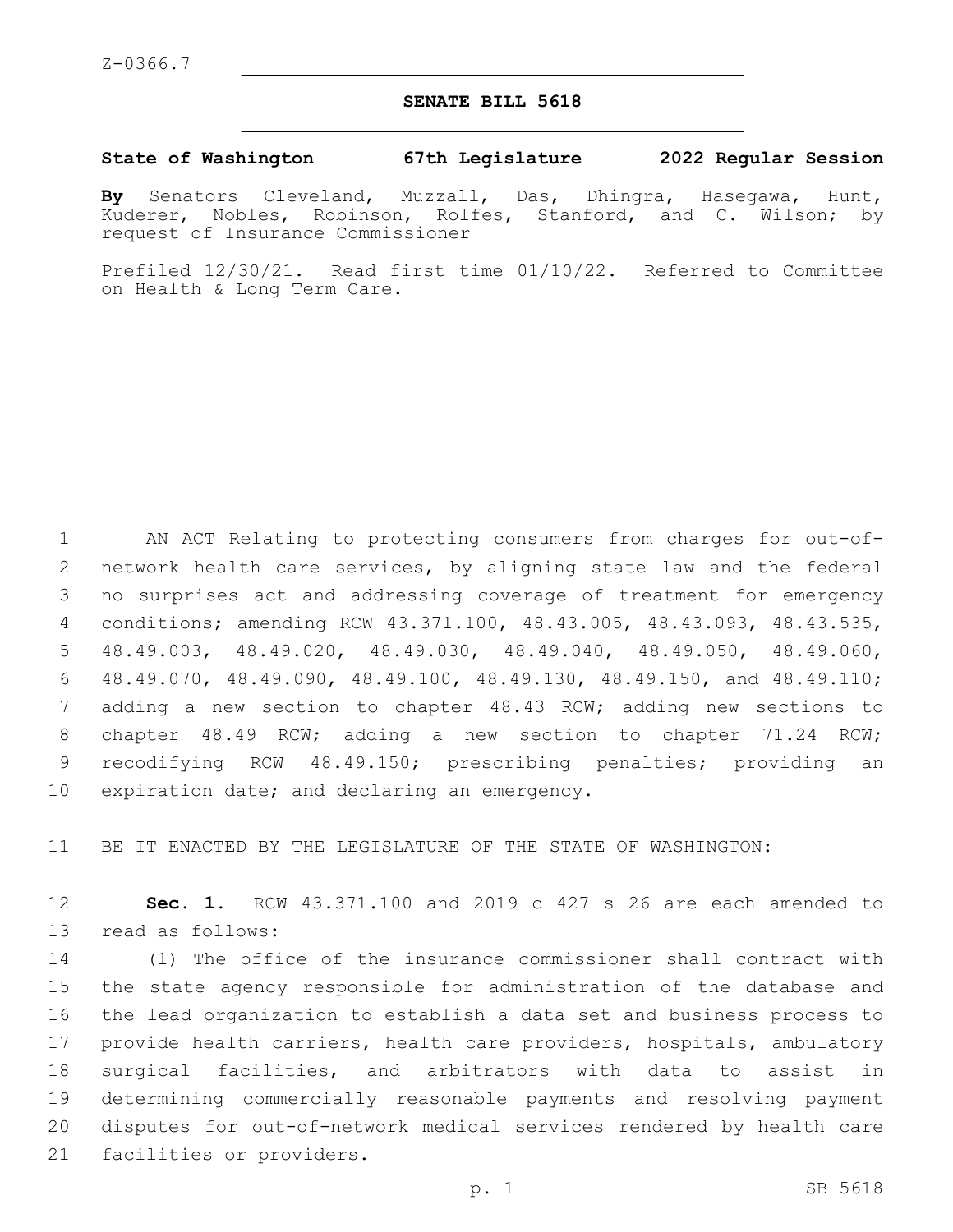(a) The data set and business process must be developed in collaboration with health carriers, health care providers, hospitals, 3 and ambulatory surgical facilities.

 (b) The data set must provide the amounts for the services described in RCW 48.49.020. The data used to calculate the median in- network and out-of-network allowed amounts and the median billed charge amounts by geographic area, for the same or similar services, must be drawn from commercial health plan claims, and exclude medicare and medicaid claims as well as claims paid on other than a 10 fee-for-service basis.

 (c) The data set and business process must be available beginning November 1, 2019, and must be reviewed by an advisory committee 13 established under ((chapter 43.371 RCW)) this chapter that includes representatives of health carriers, health care providers, hospitals, and ambulatory surgical facilities for validation before use.

 (2) The 2019 data set must be based upon the most recently available full calendar year of claims data. The data set for each subsequent year must be adjusted by applying the consumer price index-medical component established by the United States department of labor, bureau of labor statistics to the previous year's data set.

 (3) Until December 31, 2030, the office of the insurance commissioner shall contract with the state agency responsible for administration of the database or other organizations biennially beginning in 2022, for an analysis of commercial health plan claims data to assess any impact that chapter 48.49 RCW or P.L. 116-260 have had or may have had on payments to participating and nonparticipating providers and facilities and on utilization of out-of-network 28 services. To the extent that data related to self-funded group health 29 plans is available within funds appropriated for this purpose, the analysis may include such data. The analysis must be published on the website of the office of the insurance commissioner, with the first analysis published on or before December 15, 2022.

 **Sec. 2.** RCW 48.43.005 and 2020 c 196 s 1 are each amended to 34 read as follows:

 Unless otherwise specifically provided, the definitions in this 36 section apply throughout this chapter.

 (1) "Adjusted community rate" means the rating method used to establish the premium for health plans adjusted to reflect actuarially demonstrated differences in utilization or cost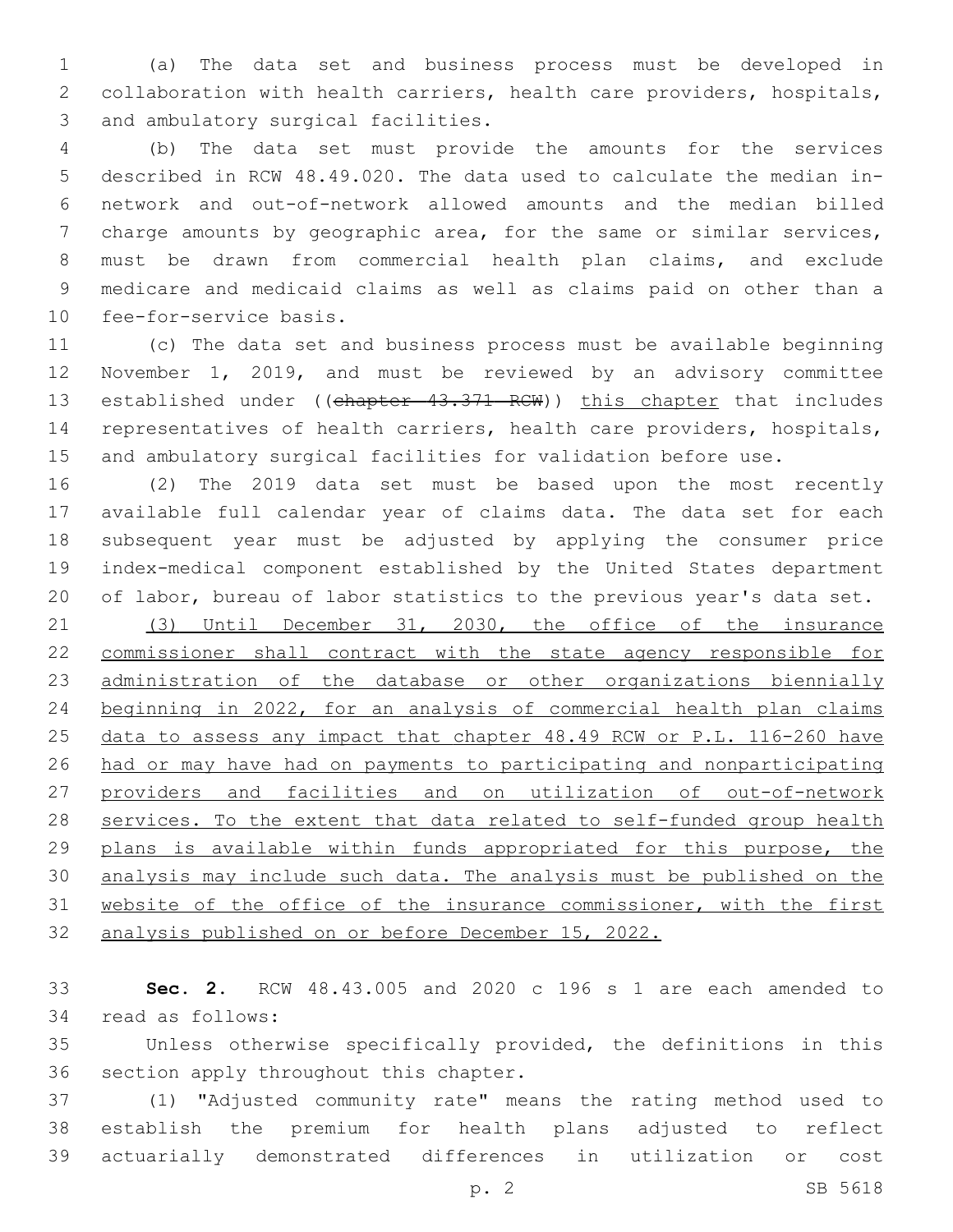attributable to geographic region, age, family size, and use of 2 wellness activities.

 (2) "Adverse benefit determination" means a denial, reduction, or termination of, or a failure to provide or make payment, in whole or in part, for a benefit, including a denial, reduction, termination, or failure to provide or make payment that is based on a determination of an enrollee's or applicant's eligibility to participate in a plan, and including, with respect to group health plans, a denial, reduction, or termination of, or a failure to provide or make payment, in whole or in part, for a benefit resulting from the application of any utilization review, as well as a failure to cover an item or service for which benefits are otherwise provided because it is determined to be experimental or investigational or not 14 medically necessary or appropriate.

 (3) "Allowed amount" means the maximum portion of a billed charge a health carrier will pay, including any applicable enrollee cost- sharing responsibility, for a covered health care service or item rendered by a participating provider or facility or by a 19 nonparticipating provider or facility.

 (4) "Applicant" means a person who applies for enrollment in an individual health plan as the subscriber or an enrollee, or the 22 dependent or spouse of a subscriber or enrollee.

23 (5) "Balance bill" means a bill sent to an enrollee by ((an out-24 of-network)) a nonparticipating provider or facility for health care services provided to the enrollee after the provider or facility's billed amount is not fully reimbursed by the carrier, exclusive of 27 permitted cost-sharing.

 (6) "Basic health plan" means the plan described under chapter 29 70.47 RCW, as revised from time to time.

 (7) "Basic health plan model plan" means a health plan as 31 required in RCW 70.47.060(2)(e).

 (8) "Basic health plan services" means that schedule of covered health services, including the description of how those benefits are to be administered, that are required to be delivered to an enrollee under the basic health plan, as revised from time to time.

 (9) "Board" means the governing board of the Washington health benefit exchange established in chapter 43.71 RCW.

 (10)(a) For grandfathered health benefit plans issued before January 1, 2014, and renewed thereafter, "catastrophic health plan" means:40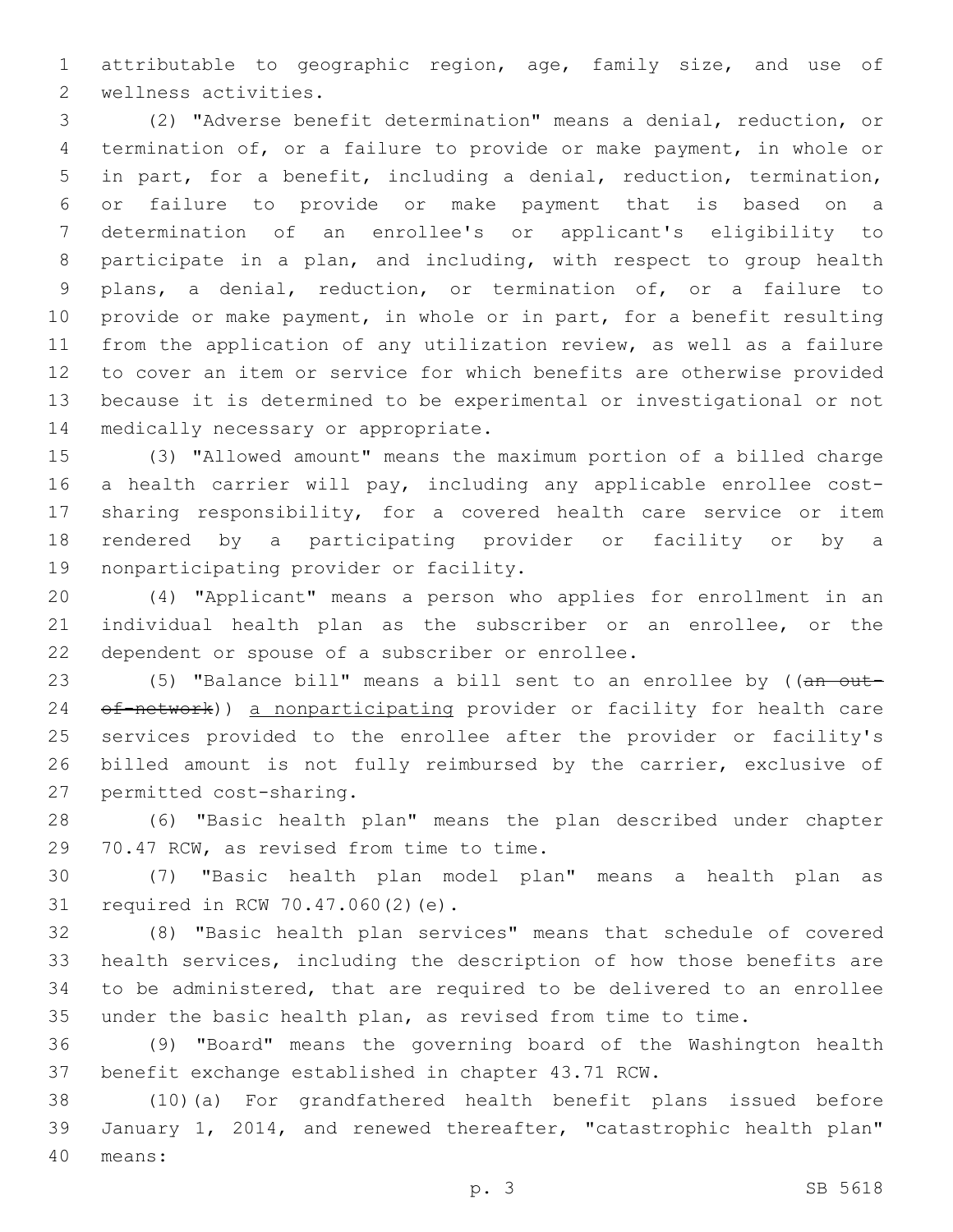(i) In the case of a contract, agreement, or policy covering a single enrollee, a health benefit plan requiring a calendar year deductible of, at a minimum, one thousand seven hundred fifty dollars and an annual out-of-pocket expense required to be paid under the plan (other than for premiums) for covered benefits of at least three thousand five hundred dollars, both amounts to be adjusted annually 7 by the insurance commissioner; and

 (ii) In the case of a contract, agreement, or policy covering more than one enrollee, a health benefit plan requiring a calendar year deductible of, at a minimum, three thousand five hundred dollars and an annual out-of-pocket expense required to be paid under the plan (other than for premiums) for covered benefits of at least six thousand dollars, both amounts to be adjusted annually by the 14 insurance commissioner.

 (b) In July 2008, and in each July thereafter, the insurance commissioner shall adjust the minimum deductible and out-of-pocket expense required for a plan to qualify as a catastrophic plan to reflect the percentage change in the consumer price index for medical care for a preceding twelve months, as determined by the United States department of labor. For a plan year beginning in 2014, the out-of-pocket limits must be adjusted as specified in section 22 1302(c)(1) of P.L. 111-148 of 2010, as amended. The adjusted amount 23 shall apply on the following January 1st.

 (c) For health benefit plans issued on or after January 1, 2014, 25 "catastrophic health plan" means:

 (i) A health benefit plan that meets the definition of catastrophic plan set forth in section 1302(e) of P.L. 111-148 of 28 2010, as amended; or

 (ii) A health benefit plan offered outside the exchange marketplace that requires a calendar year deductible or out-of-pocket expenses under the plan, other than for premiums, for covered benefits, that meets or exceeds the commissioner's annual adjustment 33 under (b) of this subsection.

 (11) "Certification" means a determination by a review organization that an admission, extension of stay, or other health care service or procedure has been reviewed and, based on the information provided, meets the clinical requirements for medical necessity, appropriateness, level of care, or effectiveness under the 39 auspices of the applicable health benefit plan.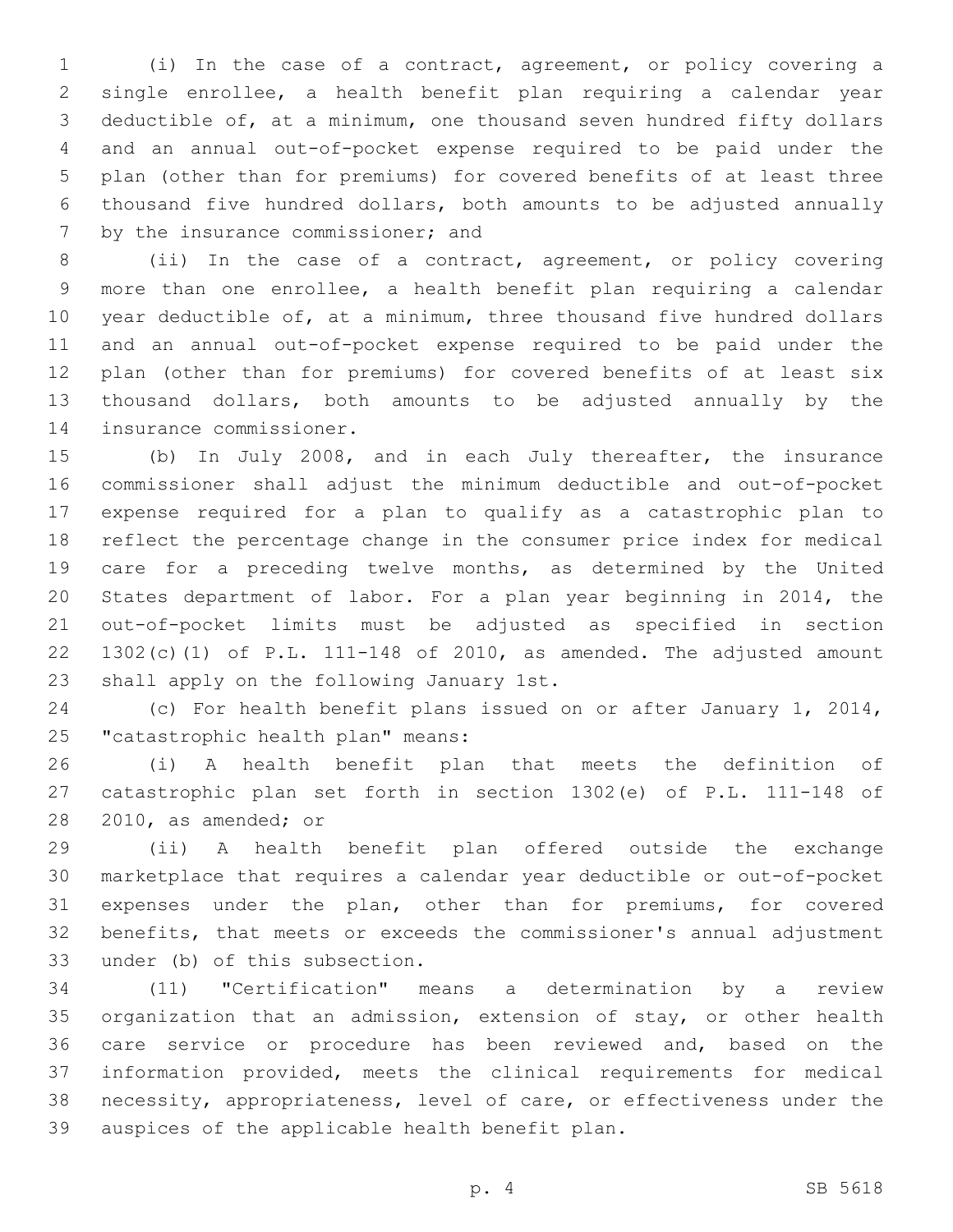(12) "Concurrent review" means utilization review conducted during a patient's hospital stay or course of treatment.

 (13) "Covered person" or "enrollee" means a person covered by a health plan including an enrollee, subscriber, policyholder, beneficiary of a group plan, or individual covered by any other 6 health plan.

 (14) "Dependent" means, at a minimum, the enrollee's legal spouse and dependent children who qualify for coverage under the enrollee's 9 health benefit plan.

 (15) "Emergency medical condition" means a medical, mental health, or substance use disorder condition manifesting itself by acute symptoms of sufficient severity including, but not limited to, severe pain or emotional distress, such that a prudent layperson, who possesses an average knowledge of health and medicine, could reasonably expect the absence of immediate medical, mental health, or substance use disorder treatment attention to result in a condition (a) placing the health of the individual, or with respect to a pregnant woman, the health of the woman or her unborn child, in serious jeopardy, (b) serious impairment to bodily functions, or (c) 20 serious dysfunction of any bodily organ or part.

21 (16) "Emergency services" means  $((a))$ :

22  $(a)(i)$  A medical screening examination, as required under section 23 1867 of the social security act (42 U.S.C. Sec. 1395dd), that is within the capability of the emergency department of a hospital, including ancillary services routinely available to the emergency 26 department to evaluate that emergency medical condition( $\sqrt{1 - a}$ 27 further medical));

28 (ii) Medical examination and treatment, to the extent they are within the capabilities of the staff and facilities available at the hospital, as are required under section 1867 of the social security 31 act (42 U.S.C. Sec. 1395dd) to stabilize the patient. Stabilize, with respect to an emergency medical condition, has the meaning given in 33 section 1867(e)(3) of the social security act (42 U.S.C. Sec. 34 1395dd(e)(3)) ; and

 (iii) Covered services provided by staff or facilities of a hospital after the enrollee is stabilized and as part of outpatient observation or an inpatient or outpatient stay with respect to the visit during which screening and stabilization services have been furnished. Poststabilization services relate to medical, mental 40 health, or substance use disorder treatment necessary in the short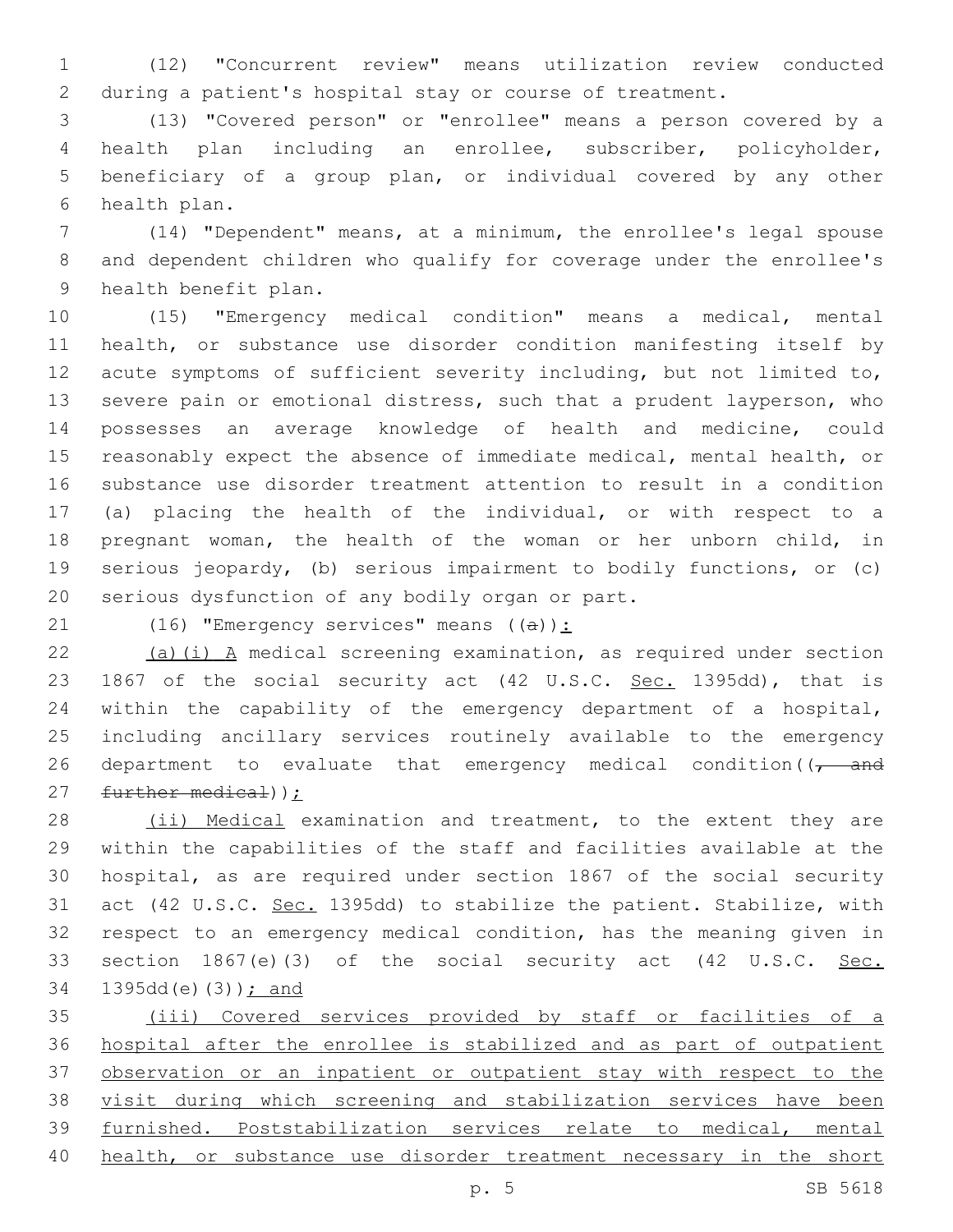term to avoid placing the health of the individual, or with respect 2 to a pregnant woman, the health of the woman or her unborn child, in 3 serious jeopardy, serious impairment to bodily functions, or serious 4 dysfunction of any bodily organ or part; or

 (b)(i) A screening examination that is within the capability of a behavioral health emergency services provider including ancillary services routinely available to the behavioral health emergency 8 services provider to evaluate that emergency medical condition;

 (ii) Examination and treatment, to the extent they are within the capabilities of the staff and facilities available at the behavioral health emergency services provider, as are required under section 1867 of the social security act (42 U.S.C. Sec. 1395dd) or as would be required under such section if such section applied to behavioral health emergency services providers, to stabilize the patient. Stabilize, with respect to an emergency medical condition, has the meaning given in section 1867(e)(3) of the social security act (42 U.S.C. Sec. 1395dd(e)(3)); and

 (iii) Covered behavioral health services provided by staff or facilities of a behavioral health emergency services provider after the enrollee is stabilized and as part of outpatient observation or 21 an inpatient or outpatient stay with respect to the visit during which screening and stabilization services have been furnished. Poststabilization services relate to mental health or substance use 24 disorder treatment necessary in the short term to avoid placing the 25 health of the individual, or with respect to a pregnant woman, the health of the woman or her unborn child, in serious jeopardy, serious impairment to bodily functions, or serious dysfunction of any bodily 28 organ or part.

 (17) "Employee" has the same meaning given to the term, as of January 1, 2008, under section 3(6) of the federal employee 31 retirement income security act of 1974.

 (18) "Enrollee point-of-service cost-sharing" or "cost-sharing" means amounts paid to health carriers directly providing services, health care providers, or health care facilities by enrollees and may 35 include copayments, coinsurance, or deductibles.

(19) "Essential health benefit categories" means:

- 37 (a) Ambulatory patient services;
- 38 (b) Emergency services;
- (c) Hospitalization;39
- 40 (d) Maternity and newborn care;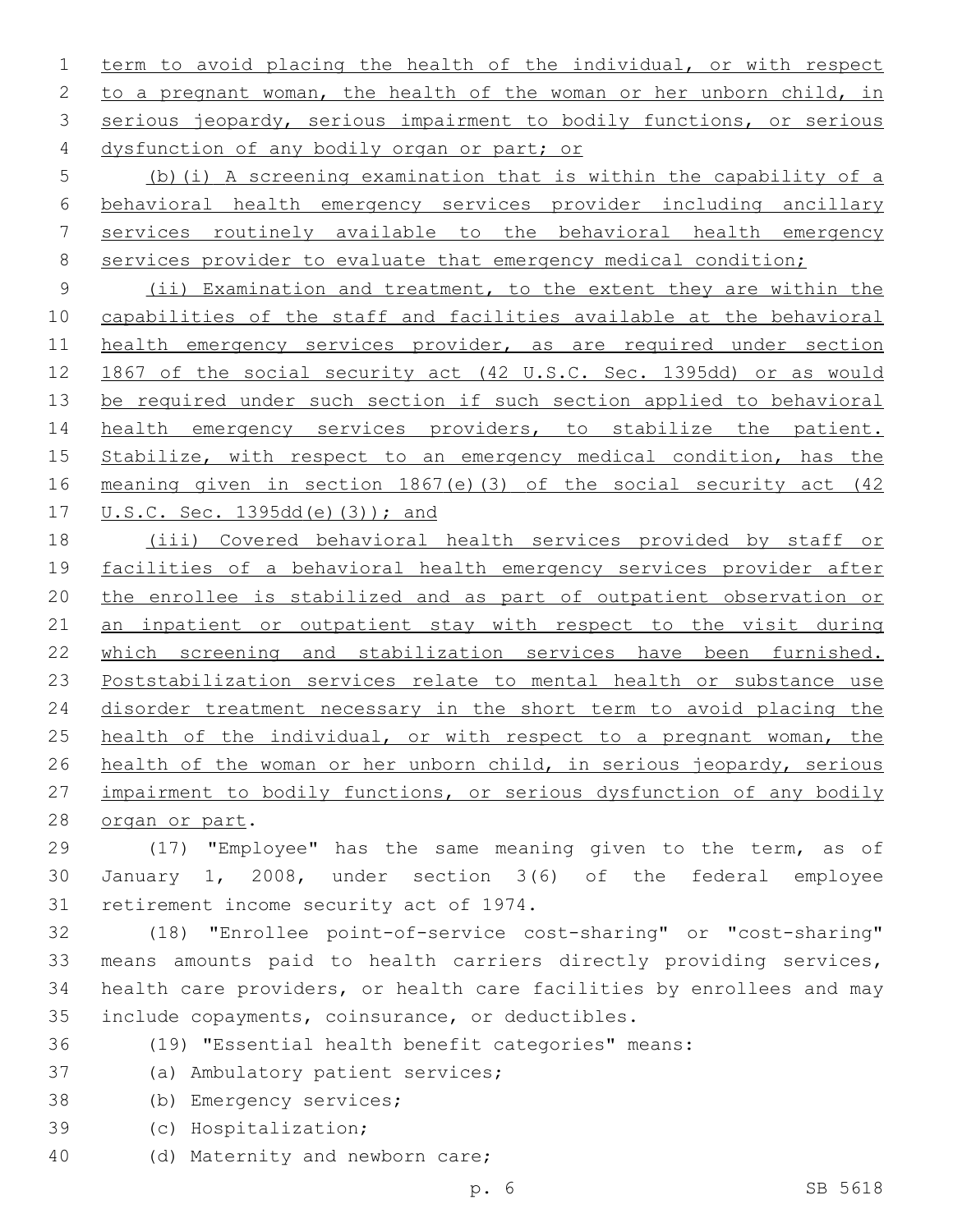(e) Mental health and substance use disorder services, including 2 behavioral health treatment;

3 (f) Prescription drugs;

(g) Rehabilitative and habilitative services and devices;

5 (h) Laboratory services;

 (i) Preventive and wellness services and chronic disease 7 management; and

8 (j) Pediatric services, including oral and vision care.

 (20) "Exchange" means the Washington health benefit exchange 10 established under chapter 43.71 RCW.

 (21) "Final external review decision" means a determination by an independent review organization at the conclusion of an external 13 review.

 (22) "Final internal adverse benefit determination" means an adverse benefit determination that has been upheld by a health plan 16 or carrier at the completion of the internal appeals process, or an adverse benefit determination with respect to which the internal appeals process has been exhausted under the exhaustion rules 19 described in RCW 48.43.530 and 48.43.535.

 (23) "Grandfathered health plan" means a group health plan or an individual health plan that under section 1251 of the patient protection and affordable care act, P.L. 111-148 (2010) and as amended by the health care and education reconciliation act, P.L. 111-152 (2010) is not subject to subtitles A or C of the act as 25 amended.

 (24) "Grievance" means a written complaint submitted by or on behalf of a covered person regarding service delivery issues other than denial of payment for medical services or nonprovision of medical services, including dissatisfaction with medical care, waiting time for medical services, provider or staff attitude or demeanor, or dissatisfaction with service provided by the health 32 carrier.

 (25) "Health care facility" or "facility" means hospices licensed under chapter 70.127 RCW, hospitals licensed under chapter 70.41 RCW, rural health care facilities as defined in RCW 70.175.020, psychiatric hospitals licensed under chapter 71.12 RCW, nursing homes licensed under chapter 18.51 RCW, community mental health centers licensed under chapter 71.05 or 71.24 RCW, kidney disease treatment centers licensed under chapter 70.41 RCW, ambulatory diagnostic, 40 treatment, or surgical facilities licensed under chapter 70.41 or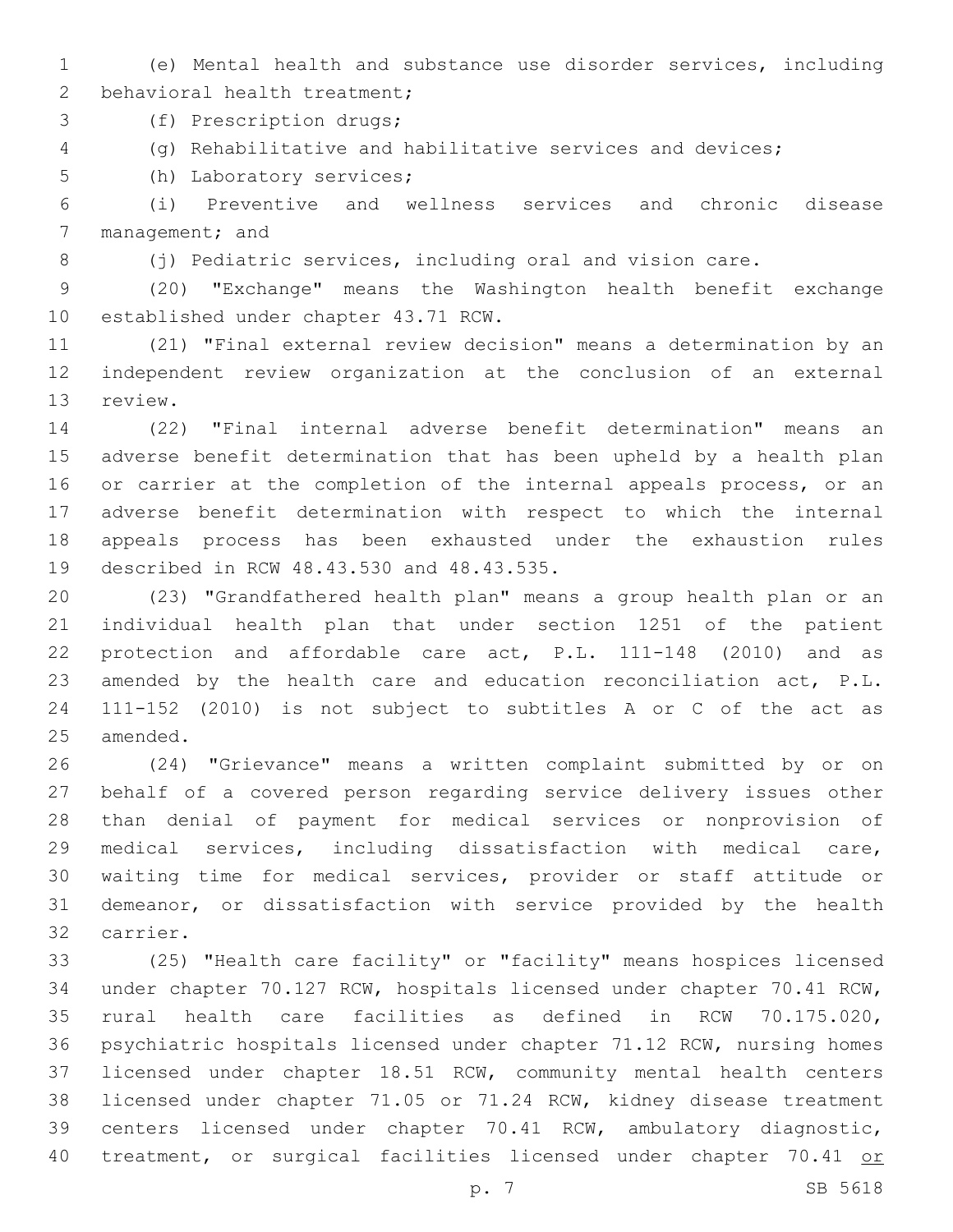70.230 RCW, drug and alcohol treatment facilities licensed under chapter 70.96A RCW, and home health agencies licensed under chapter 70.127 RCW, and includes such facilities if owned and operated by a political subdivision or instrumentality of the state and such other facilities as required by federal law and implementing regulations.

(26) "Health care provider" or "provider" means:

 (a) A person regulated under Title 18 or chapter 70.127 RCW, to practice health or health-related services or otherwise practicing health care services in this state consistent with state law; or

 (b) An employee or agent of a person described in (a) of this subsection, acting in the course and scope of his or her employment.

 (27) "Health care service" means that service offered or provided by health care facilities and health care providers relating to the prevention, cure, or treatment of illness, injury, or disease.

 (28) "Health carrier" or "carrier" means a disability insurer regulated under chapter 48.20 or 48.21 RCW, a health care service contractor as defined in RCW 48.44.010, or a health maintenance organization as defined in RCW 48.46.020, and includes "issuers" as that term is used in the patient protection and affordable care act (P.L. 111-148).20

 (29) "Health plan" or "health benefit plan" means any policy, contract, or agreement offered by a health carrier to provide, arrange, reimburse, or pay for health care services except the 24 following:

 (a) Long-term care insurance governed by chapter 48.84 or 48.83 26 RCW;

 (b) Medicare supplemental health insurance governed by chapter 28 48.66 RCW;

 (c) Coverage supplemental to the coverage provided under chapter 30 55, Title 10, United States Code;

 (d) Limited health care services offered by limited health care service contractors in accordance with RCW 48.44.035;

33 (e) Disability income;

 (f) Coverage incidental to a property/casualty liability insurance policy such as automobile personal injury protection 36 coverage and homeowner quest medical;

- 37 (g) Workers' compensation coverage;
- 38 (h) Accident only coverage;

 (i) Specified disease or illness-triggered fixed payment insurance, hospital confinement fixed payment insurance, or other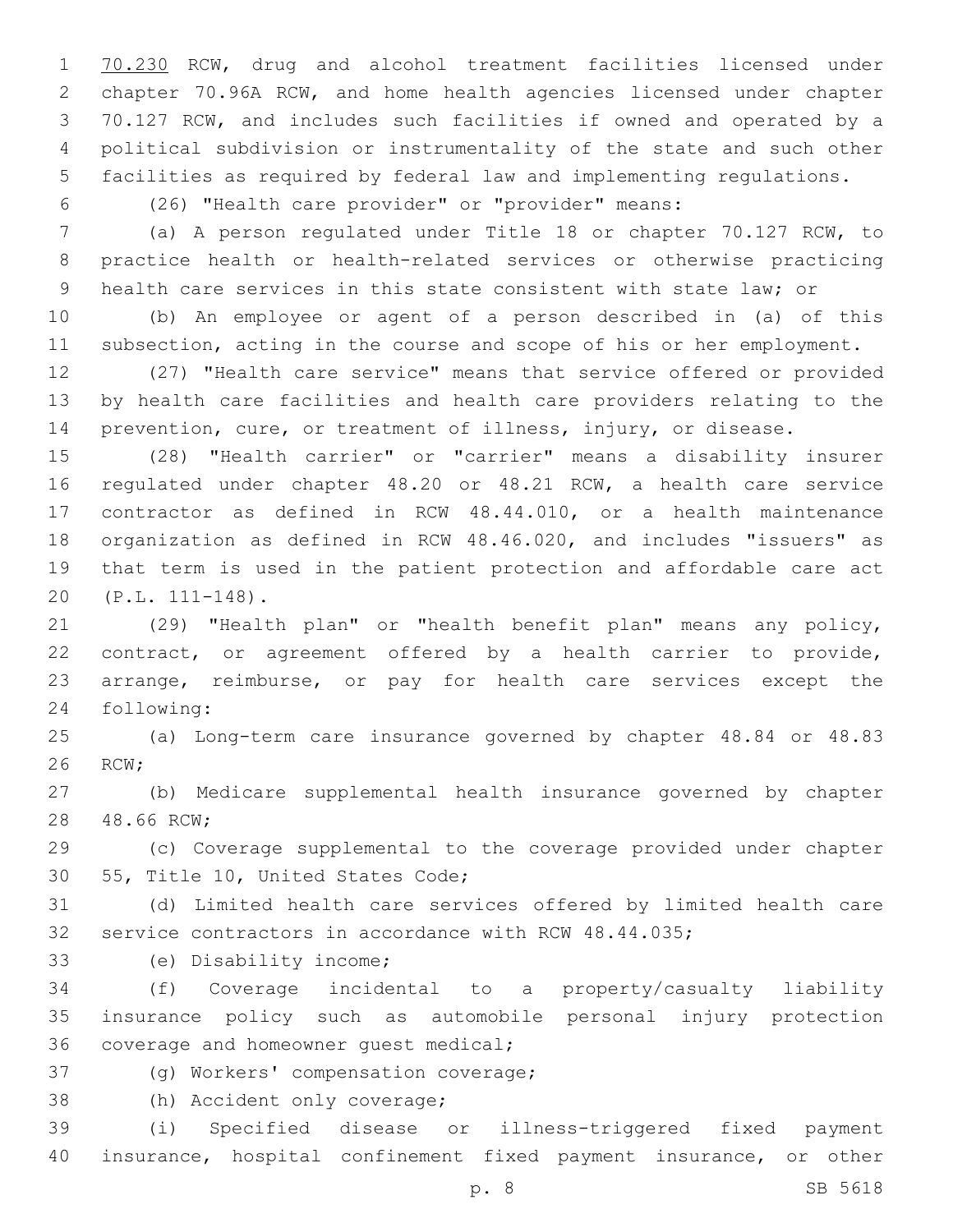fixed payment insurance offered as an independent, noncoordinated 2 benefit;

(j) Employer-sponsored self-funded health plans;

(k) Dental only and vision only coverage;4

 (l) Plans deemed by the insurance commissioner to have a short- term limited purpose or duration, or to be a student-only plan that is guaranteed renewable while the covered person is enrolled as a regular full-time undergraduate or graduate student at an accredited higher education institution, after a written request for such classification by the carrier and subsequent written approval by the 11 insurance commissioner;

 (m) Civilian health and medical program for the veterans affairs 13 administration (CHAMPVA); and

 (n) Stand-alone prescription drug coverage that exclusively supplements medicare part D coverage provided through an employer group waiver plan under federal social security act regulation 42 17 C.F.R. Sec. 423.458(c).

 (30) "Individual market" means the market for health insurance coverage offered to individuals other than in connection with a group 20 health plan.

 (31) "In-network" or "participating" means a provider or facility that has contracted with a carrier or a carrier's contractor or subcontractor to provide health care services to enrollees and be reimbursed by the carrier at a contracted rate as payment in full for 25 the health care services, including applicable cost-sharing 26 obligations.

 (32) "Material modification" means a change in the actuarial value of the health plan as modified of more than five percent but 29 less than fifteen percent.

 (33) "Open enrollment" means a period of time as defined in rule 31 to be held at the same time each year, during which applicants may enroll in a carrier's individual health benefit plan without being subject to health screening or otherwise required to provide evidence 34 of insurability as a condition for enrollment.

 (34) "Out-of-network" or "nonparticipating" means a provider or facility that has not contracted with a carrier or a carrier's contractor or subcontractor to provide health care services to 38 enrollees.

 (35) "Out-of-pocket maximum" or "maximum out-of-pocket" means the maximum amount an enrollee is required to pay in the form of cost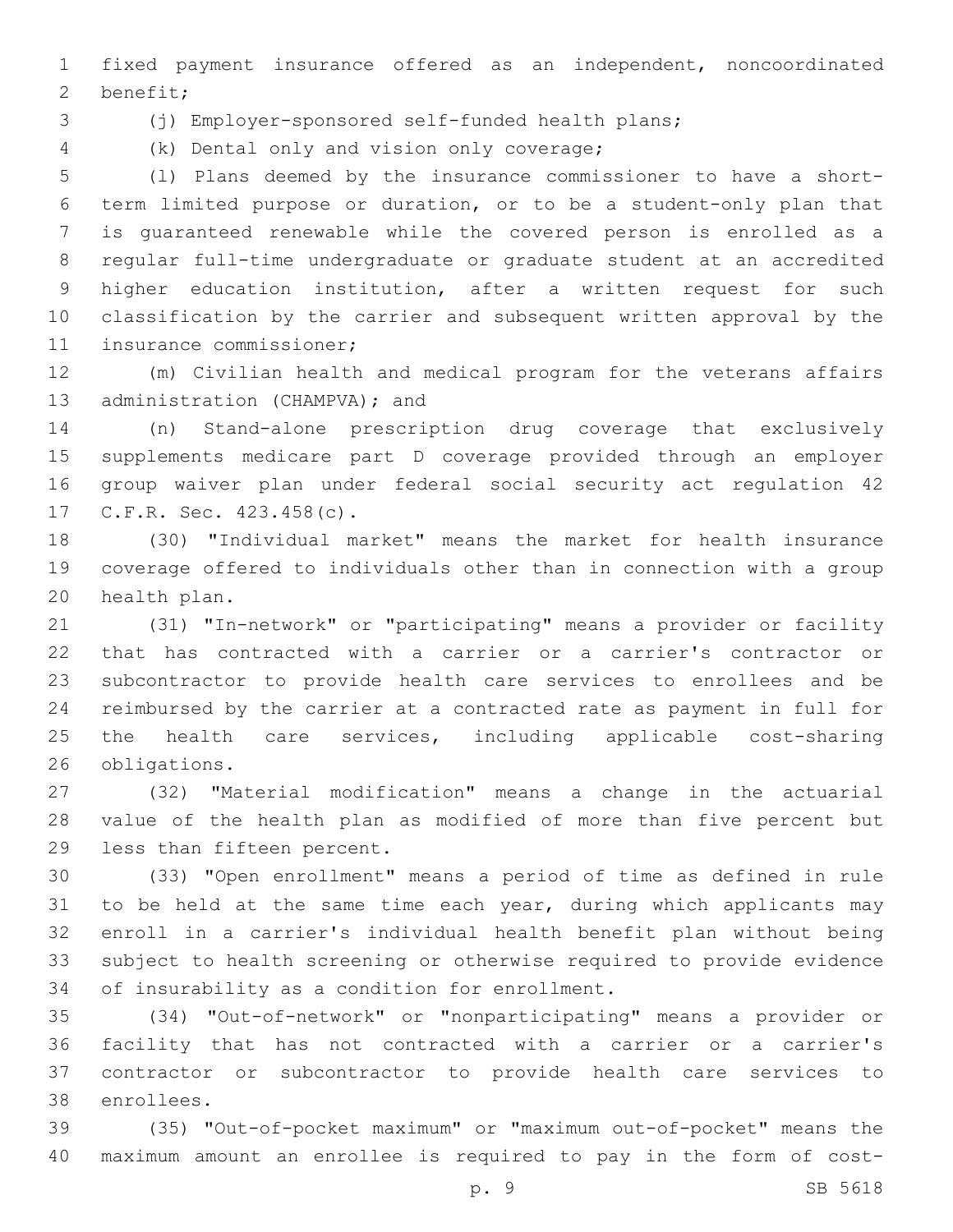sharing for covered benefits in a plan year, after which the carrier covers the entirety of the allowed amount of covered benefits under 3 the contract of coverage.

 (36) "Preexisting condition" means any medical condition, illness, or injury that existed any time prior to the effective date of coverage.6

 (37) "Premium" means all sums charged, received, or deposited by a health carrier as consideration for a health plan or the continuance of a health plan. Any assessment or any "membership," "policy," "contract," "service," or similar fee or charge made by a health carrier in consideration for a health plan is deemed part of the premium. "Premium" shall not include amounts paid as enrollee 13 point-of-service cost-sharing.

14 (38)(a) "Protected individual" means:

 (i) An adult covered as a dependent on the enrollee's health benefit plan, including an individual enrolled on the health benefit plan of the individual's registered domestic partner; or

 (ii) A minor who may obtain health care without the consent of a parent or legal guardian, pursuant to state or federal law.

 (b) "Protected individual" does not include an individual deemed not competent to provide informed consent for care under RCW  $22 \quad 11.88.010(1)(e)$ .

 (39) "Review organization" means a disability insurer regulated under chapter 48.20 or 48.21 RCW, health care service contractor as defined in RCW 48.44.010, or health maintenance organization as defined in RCW 48.46.020, and entities affiliated with, under contract with, or acting on behalf of a health carrier to perform a 28 utilization review.

 (40) "Sensitive health care services" means health services related to reproductive health, sexually transmitted diseases, substance use disorder, gender dysphoria, gender affirming care, 32 domestic violence, and mental health.

 (41) "Small employer" or "small group" means any person, firm, corporation, partnership, association, political subdivision, sole proprietor, or self-employed individual that is actively engaged in business that employed an average of at least one but no more than fifty employees, during the previous calendar year and employed at least one employee on the first day of the plan year, is not formed primarily for purposes of buying health insurance, and in which a bona fide employer-employee relationship exists. In determining the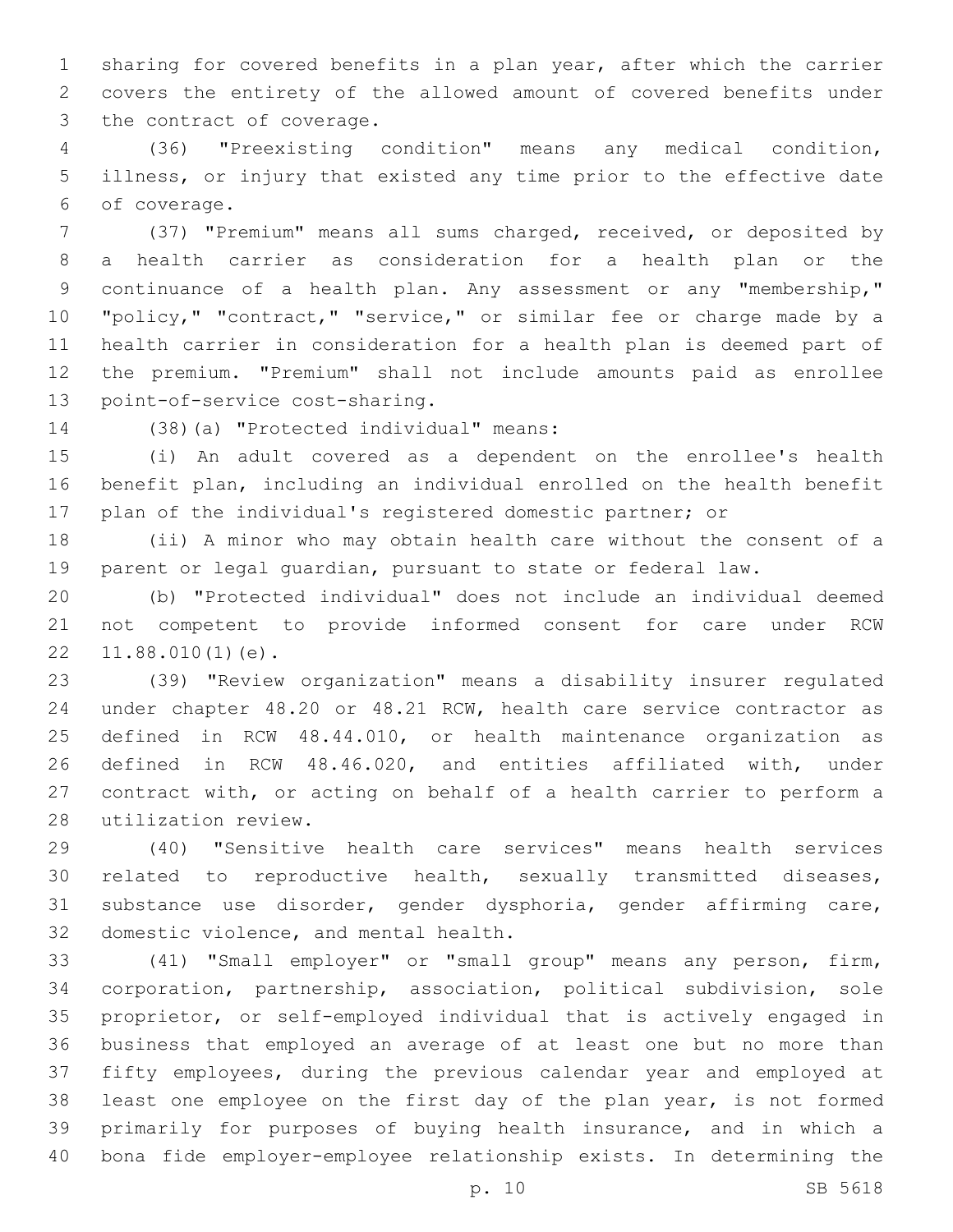number of employees, companies that are affiliated companies, or that are eligible to file a combined tax return for purposes of taxation by this state, shall be considered an employer. Subsequent to the issuance of a health plan to a small employer and for the purpose of determining eligibility, the size of a small employer shall be determined annually. Except as otherwise specifically provided, a small employer shall continue to be considered a small employer until the plan anniversary following the date the small employer no longer meets the requirements of this definition. A self-employed individual or sole proprietor who is covered as a group of one must also: (a) Have been employed by the same small employer or small group for at least twelve months prior to application for small group coverage, and (b) verify that he or she derived at least seventy-five percent of his or her income from a trade or business through which the individual or sole proprietor has attempted to earn taxable income and for which he or she has filed the appropriate internal revenue service form 1040, schedule C or F, for the previous taxable year, except a self-employed individual or sole proprietor in an agricultural trade or business, must have derived at least fifty-one percent of his or her income from the trade or business through which the individual or sole proprietor has attempted to earn taxable income and for which he or she has filed the appropriate internal revenue service form 1040, for the previous taxable year.

 (42) "Special enrollment" means a defined period of time of not less than thirty-one days, triggered by a specific qualifying event experienced by the applicant, during which applicants may enroll in the carrier's individual health benefit plan without being subject to health screening or otherwise required to provide evidence of 29 insurability as a condition for enrollment.

 (43) "Standard health questionnaire" means the standard health 31 questionnaire designated under chapter 48.41 RCW.

 (44) (("Surgical or ancillary services" means surgery, anesthesiology, pathology, radiology, laboratory, or hospitalist services.

35 (45))) "Utilization review" means the prospective, concurrent, or retrospective assessment of the necessity and appropriateness of the allocation of health care resources and services of a provider or facility, given or proposed to be given to an enrollee or group of 39 enrollees.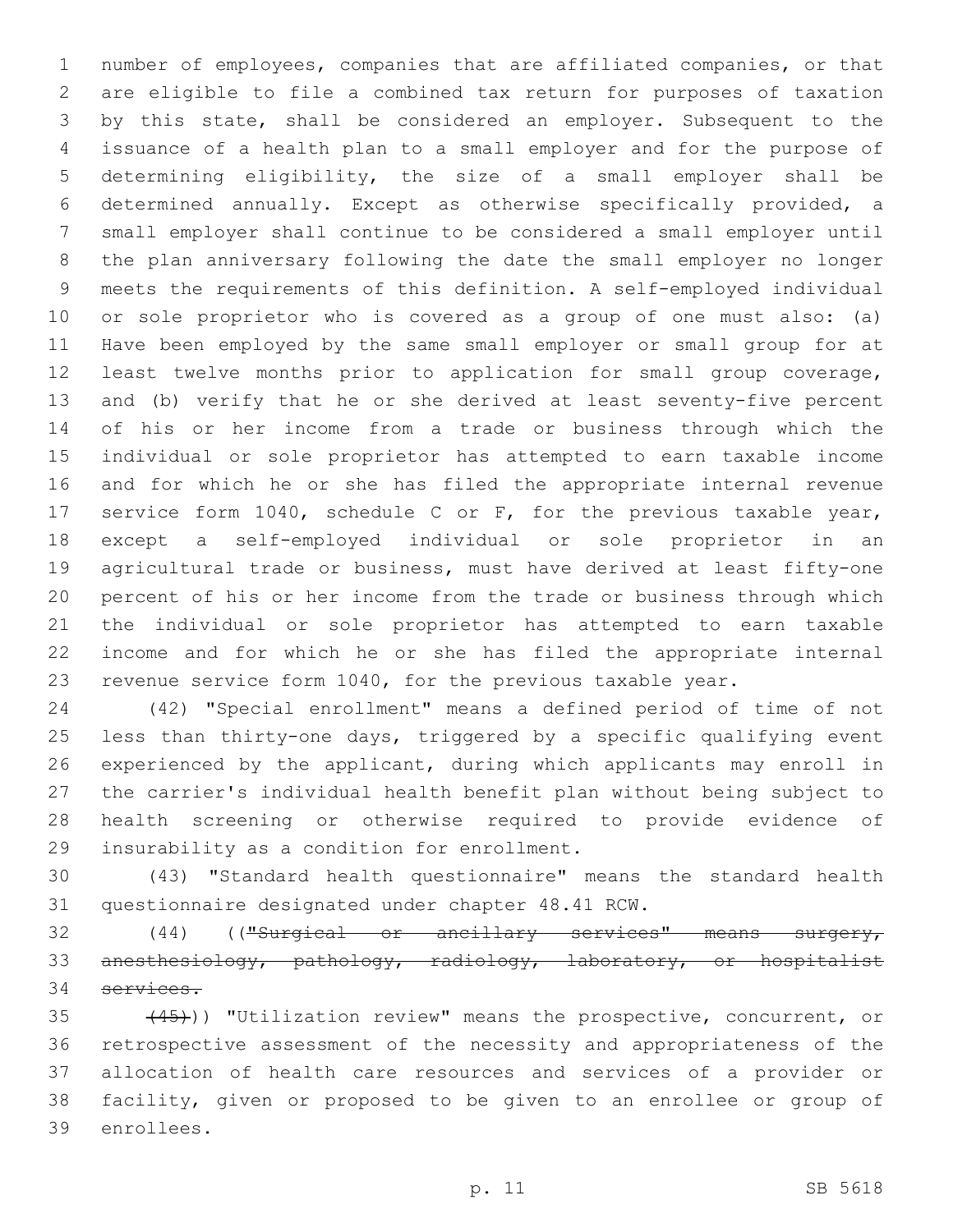(((46))) (45) "Wellness activity" means an explicit program of an activity consistent with department of health guidelines, such as, smoking cessation, injury and accident prevention, reduction of alcohol misuse, appropriate weight reduction, exercise, automobile and motorcycle safety, blood cholesterol reduction, and nutrition education for the purpose of improving enrollee health status and 7 reducing health service costs.

 (46) "Nonemergency health care services performed by nonparticipating providers at certain participating facilities" means 10 covered items or services other than emergency services with respect to a visit at a participating health care facility, as provided in section 2799A-1(b) of the public health services act (42 U.S.C. Sec. 300gg-111(b)), 45 C.F.R. Sec. 149.30, and 45 C.F.R. Sec. 149.120 as 14 in effect on the effective date of this section.

 (47) "Air ambulance service" has the same meaning as defined in section 2799A-2 of the public health services act (42 U.S.C. Sec. 300gg-112) and implementing federal regulations in effect on the effective date of this section.

 (48) "Behavioral health emergency services provider" means emergency services provided in the following settings:

(a) A crisis stabilization unit as defined in RCW 71.05.020;

 (b) An evaluation and treatment facility that can provide 23 directly, or by direct arrangement with other public or private 24 agencies, emergency evaluation and treatment, outpatient care, and 25 timely and appropriate inpatient care to persons suffering from a mental disorder, and which is licensed or certified as such by the 27 department of health;

28 (c) An agency certified by the department of health under chapter 29 71.24 RCW to provide outpatient crisis services;

(d) A triage facility as defined in RCW 71.05.020;

 (e) An agency certified by the department of health under chapter 71.24 RCW to provide medically managed or medically monitored withdrawal management services; or

 (f) A mobile rapid response crisis team as defined in RCW 71.24.025 that is contracted with a behavioral health administrative services organization operating under RCW 71.24.045 to provide crisis response services in the behavioral health administrative services organization's service area.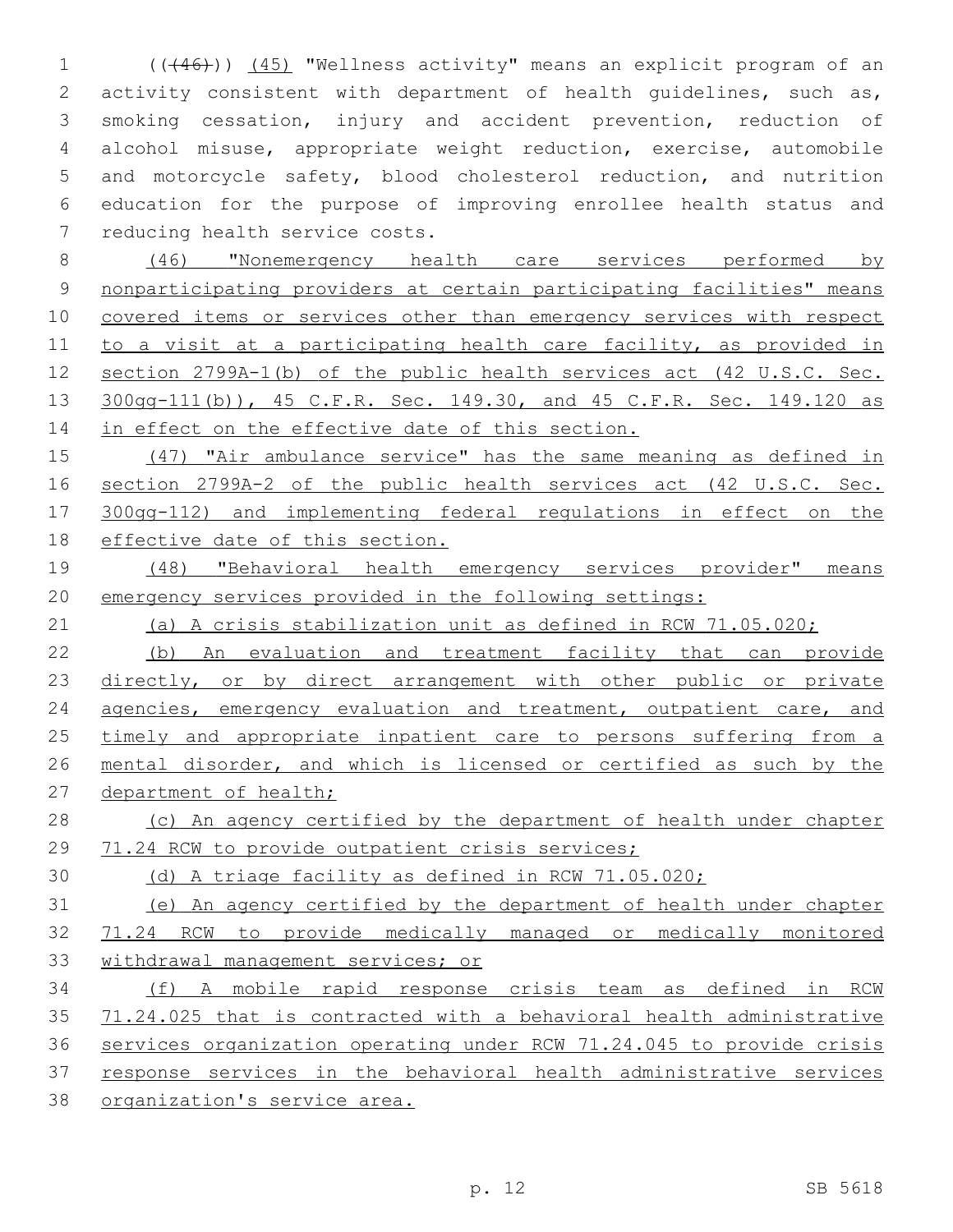1 **Sec. 3.** RCW 48.43.093 and 2019 c 427 s 3 are each amended to 2 read as follows:

3 (1) ((When conducting a review of the necessity and 4 appropriateness of emergency services or making a benefit 5 determination for emergency services:

 $(4a)$ )) A health carrier shall cover emergency services ((necessary 7 to screen and stabilize)) provided to a covered person if a prudent 8 layperson acting reasonably would have believed that an emergency 9 medical condition existed. In addition, a health carrier shall not 10 require prior authorization of emergency services ((provided prior to 11 the point of stabilization)) if a prudent layperson acting reasonably 12 would have believed that an emergency medical condition existed. With 13 respect to care obtained from ((an out-of-network)) a 14 nonparticipating hospital emergency department or behavioral health 15 emergency services provider, a health carrier shall cover emergency 16 services ((necessary to screen and stabilize a covered person)). In 17 addition, a health carrier shall not require prior authorization of 18 ((the)) emergency services ((provided prior to the point of 19 stabilization)).

20 (((b) If an authorized representative of a health carrier 21 authorizes coverage of emergency services, the health carrier shall 22 not subsequently retract its authorization after the emergency 23 services have been provided, or reduce payment for an item or service 24 furnished in reliance on approval, unless the approval was based on a 25 material misrepresentation about the covered person's health 26 eondition made by the provider of emergency services.

27 (e)) (2) Coverage of emergency services may be subject to 28 applicable in-network copayments, coinsurance, and deductibles, as 29 provided in chapter 48.49 RCW.

 (((2) If a health carrier requires preauthorization for postevaluation or poststabilization services, the health carrier shall provide access to an authorized representative twenty-four hours a day, seven days a week, to facilitate review. In order for postevaluation or poststabilization services to be covered by the health carrier, the provider or facility must make a documented good faith effort to contact the covered person's health carrier within thirty minutes of stabilization, if the covered person needs to be stabilized. The health carrier's authorized representative is required to respond to a telephone request for preauthorization from 40 a provider or facility within thirty minutes. Failure of the health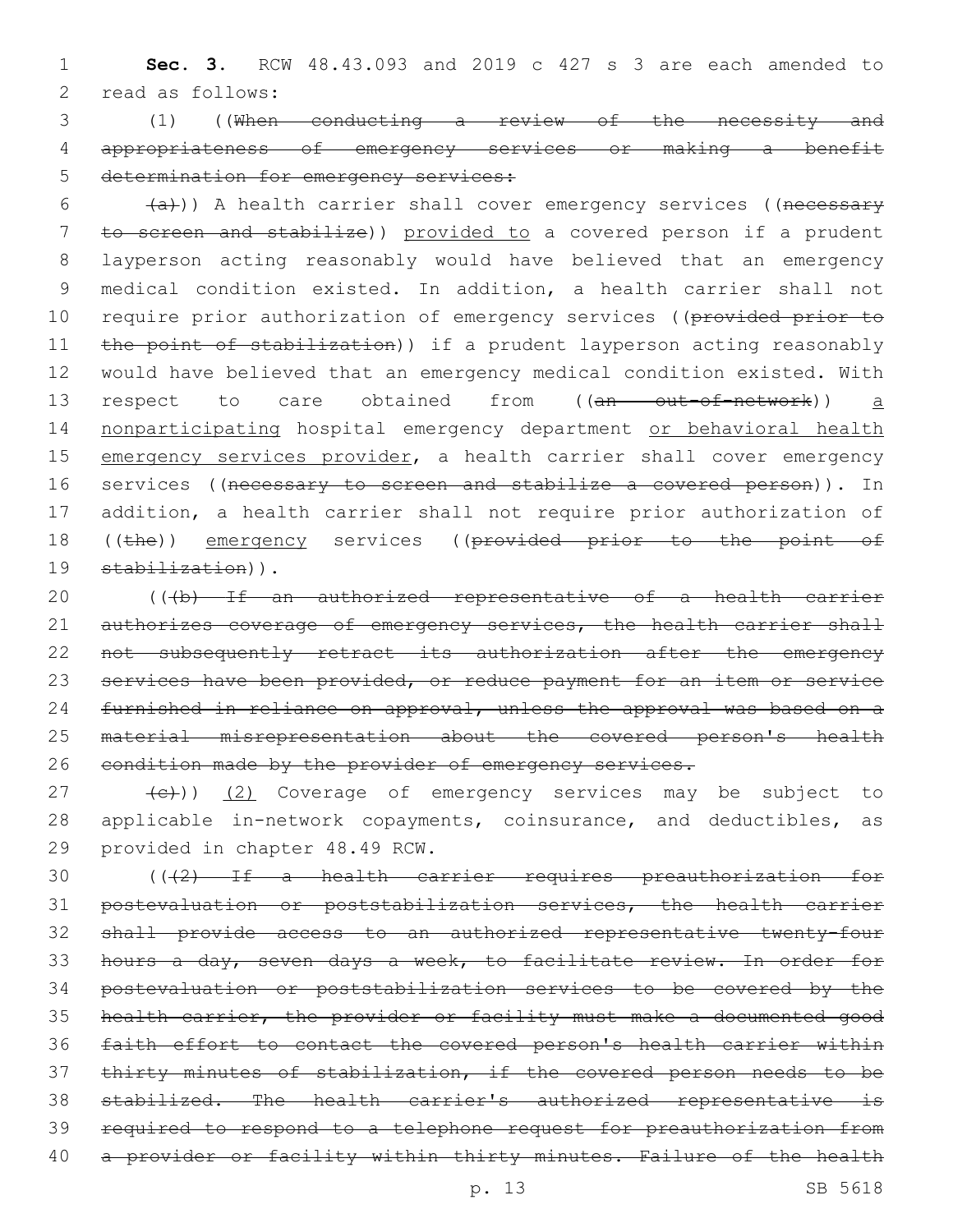carrier to respond within thirty minutes constitutes authorization for the provision of immediately required medically necessary postevaluation and poststabilization services, unless the health carrier documents that it made a good faith effort but was unable to reach the provider or facility within thirty minutes after receiving  $the$  request.

 (3) A health carrier shall immediately arrange for an alternative 8 plan of treatment for the covered person if an out-of-network emergency provider and health carrier cannot reach an agreement on 10 which services are necessary beyond those immediately necessary to 11 stabilize the covered person consistent with state and federal laws.

 $(4)$ ))  $(3)$  Nothing in this section is to be construed as 13 prohibiting ((the)) a health carrier from ((requiring)):

 (a) Requiring notification of stabilization or inpatient 15 admission within the time frame specified in ((the)) its contract ((for inpatient admission)) with the hospital or behavioral health 17 emergency services provider or as soon thereafter as medically 18 possible but no less than twenty-four hours((<del>. Nothing in this</del> 19 section is to be construed as preventing the health carrier from reserving the right to require transfer of a hospitalized covered person upon stabilization. Follow-up)); or

 (b) Requiring a hospital or emergency behavioral health emergency 23 services provider to make a documented good faith effort to notify the covered person's health carrier within 30 minutes of 25 stabilization, if the covered person needs to be stabilized. If a health carrier requires such notification, the health carrier shall 27 provide access to an authorized representative 24 hours a day, seven days a week to receive notifications.

 (4) Except to the extent provided otherwise in this section, follow-up care that is a direct result of the emergency must be obtained in accordance with the health plan's usual terms and conditions of coverage. All other terms and conditions of coverage 33 may be applied to emergency services.

 **Sec. 4.** RCW 48.43.535 and 2012 c 211 s 21 are each amended to read as follows:35

 (1) There is a need for a process for the fair consideration of disputes relating to decisions by carriers that offer a health plan to deny, modify, reduce, or terminate coverage of or payment for health care services for an enrollee. For purposes of this section,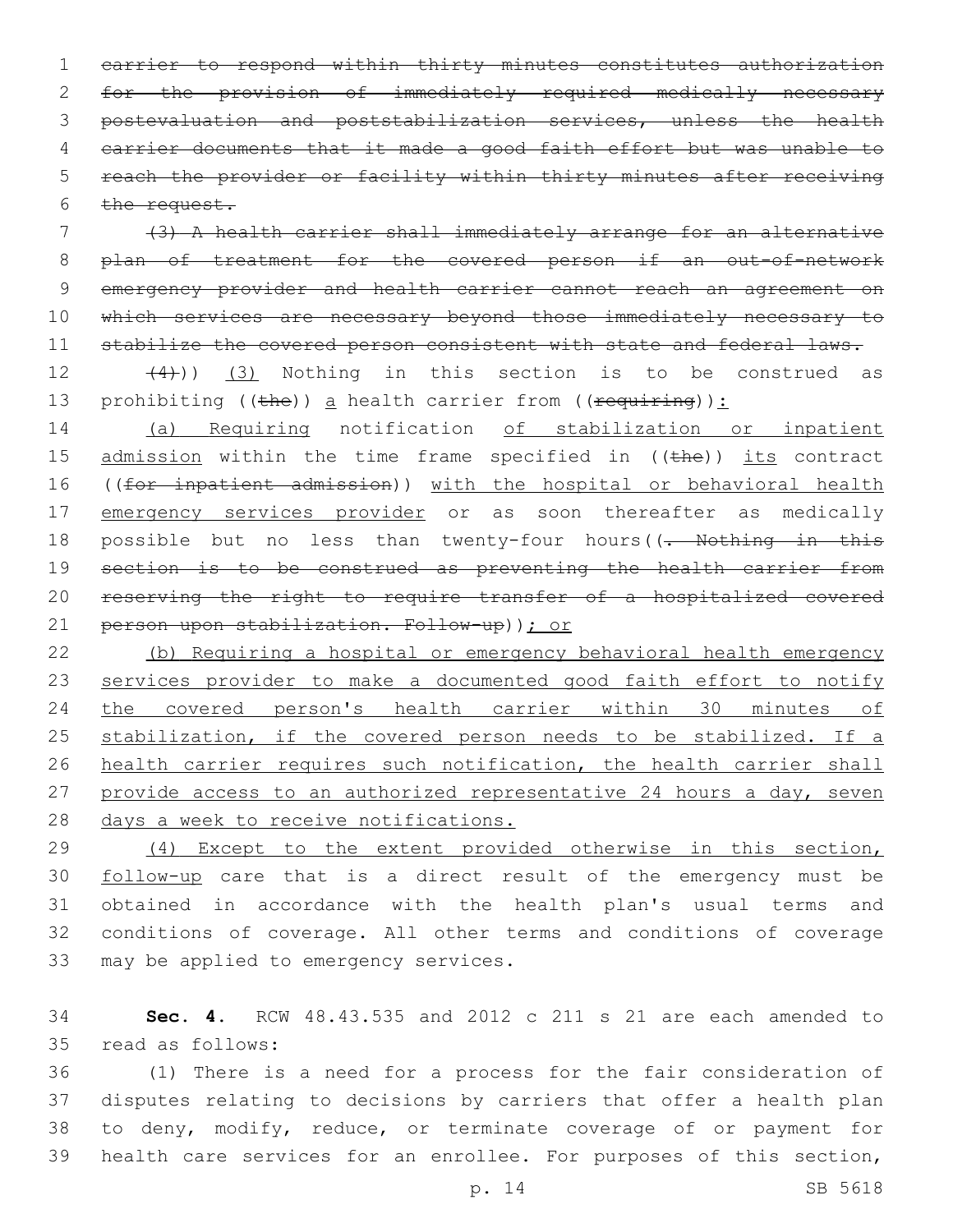"carrier" also applies to a health plan if the health plan administers the appeal process directly or through a third party.

 (2) An enrollee may seek review by a certified independent review organization of a carrier's decision to deny, modify, reduce, or terminate coverage of or payment for a health care service or of any adverse determination made by a carrier under RCW 48.49.020, 48.49.030, or sections 2799A-1 or 2799A-2 of the public health services act (42 U.S.C. Secs. 300gg-111 or 300gg-112) and implementing federal regulations in effect as of the effective date 10 of this section, after exhausting the carrier's grievance process and receiving a decision that is unfavorable to the enrollee, or after the carrier has exceeded the timelines for grievances provided in RCW 48.43.530, without good cause and without reaching a decision.

 (3) The commissioner must establish and use a rotational registry system for the assignment of a certified independent review organization to each dispute. The system should be flexible enough to ensure that an independent review organization has the expertise necessary to review the particular medical condition or service at issue in the dispute, and that any approved independent review organization does not have a conflict of interest that will influence 21 its independence.

 (4) Carriers must provide to the appropriate certified independent review organization, not later than the third business day after the date the carrier receives a request for review, a copy 25 of:

 (a) Any medical records of the enrollee that are relevant to the 27 review;

 (b) Any documents used by the carrier in making the determination to be reviewed by the certified independent review organization;

 (c) Any documentation and written information submitted to the 31 carrier in support of the appeal; and

 (d) A list of each physician or health care provider who has provided care to the enrollee and who may have medical records relevant to the appeal. Health information or other confidential or proprietary information in the custody of a carrier may be provided to an independent review organization, subject to rules adopted by 37 the commissioner.

 (5) Enrollees must be provided with at least five business days to submit to the independent review organization in writing additional information that the independent review organization must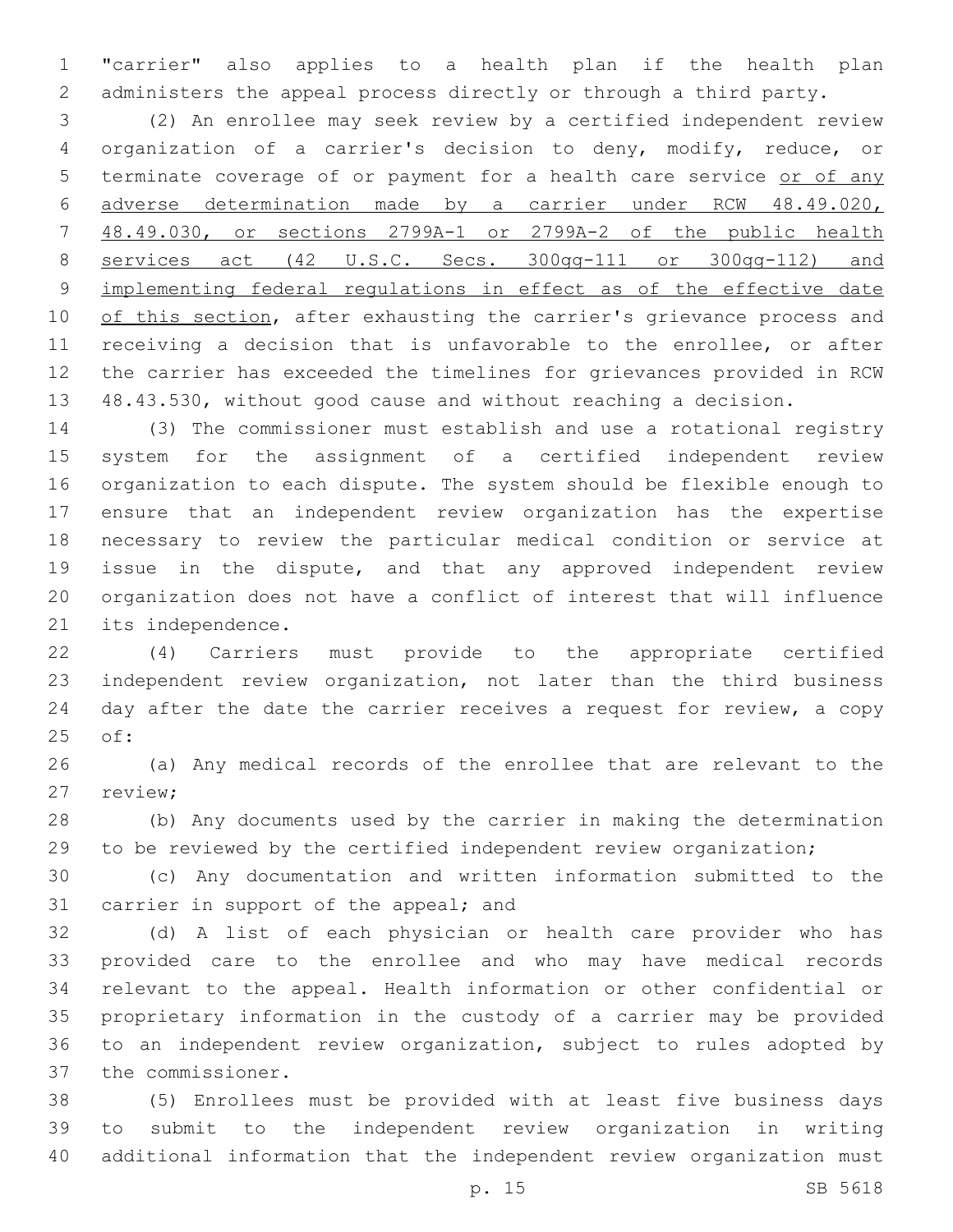consider when conducting the external review. The independent review organization must forward any additional information submitted by an enrollee to the plan or carrier within one business day of receipt by 4 the independent review organization.

 (6) The medical reviewers from a certified independent review organization will make determinations regarding the medical necessity or appropriateness of, and the application of health plan coverage provisions to, health care services for an enrollee. The medical reviewers' determinations must be based upon their expert medical judgment, after consideration of relevant medical, scientific, and cost-effectiveness evidence, and medical standards of practice in the state of Washington. Except as provided in this subsection, the certified independent review organization must ensure that determinations are consistent with the scope of covered benefits as outlined in the medical coverage agreement. Medical reviewers may override the health plan's medical necessity or appropriateness standards if the standards are determined upon review to be unreasonable or inconsistent with sound, evidence-based medical 19 practice.

 (7) Once a request for an independent review determination has been made, the independent review organization must proceed to a final determination, unless requested otherwise by both the carrier and the enrollee or the enrollee's representative.

 (a) An enrollee or carrier may request an expedited external review if the adverse benefit determination or internal adverse benefit determination concerns an admission, availability of care, continued stay, or health care service for which the claimant received emergency services but has not been discharged from a facility; or involves a medical condition for which the standard external review time frame would seriously jeopardize the life or health of the enrollee or jeopardize the enrollee's ability to regain maximum function. The independent review organization must make its decision to uphold or reverse the adverse benefit determination or final internal adverse benefit determination and notify the enrollee and the carrier or health plan of the determination as expeditiously as possible but within not more than seventy-two hours after the receipt of the request for expedited external review. If the notice is not in writing, the independent review organization must provide written confirmation of the decision within forty-eight hours after 40 the date of the notice of the decision.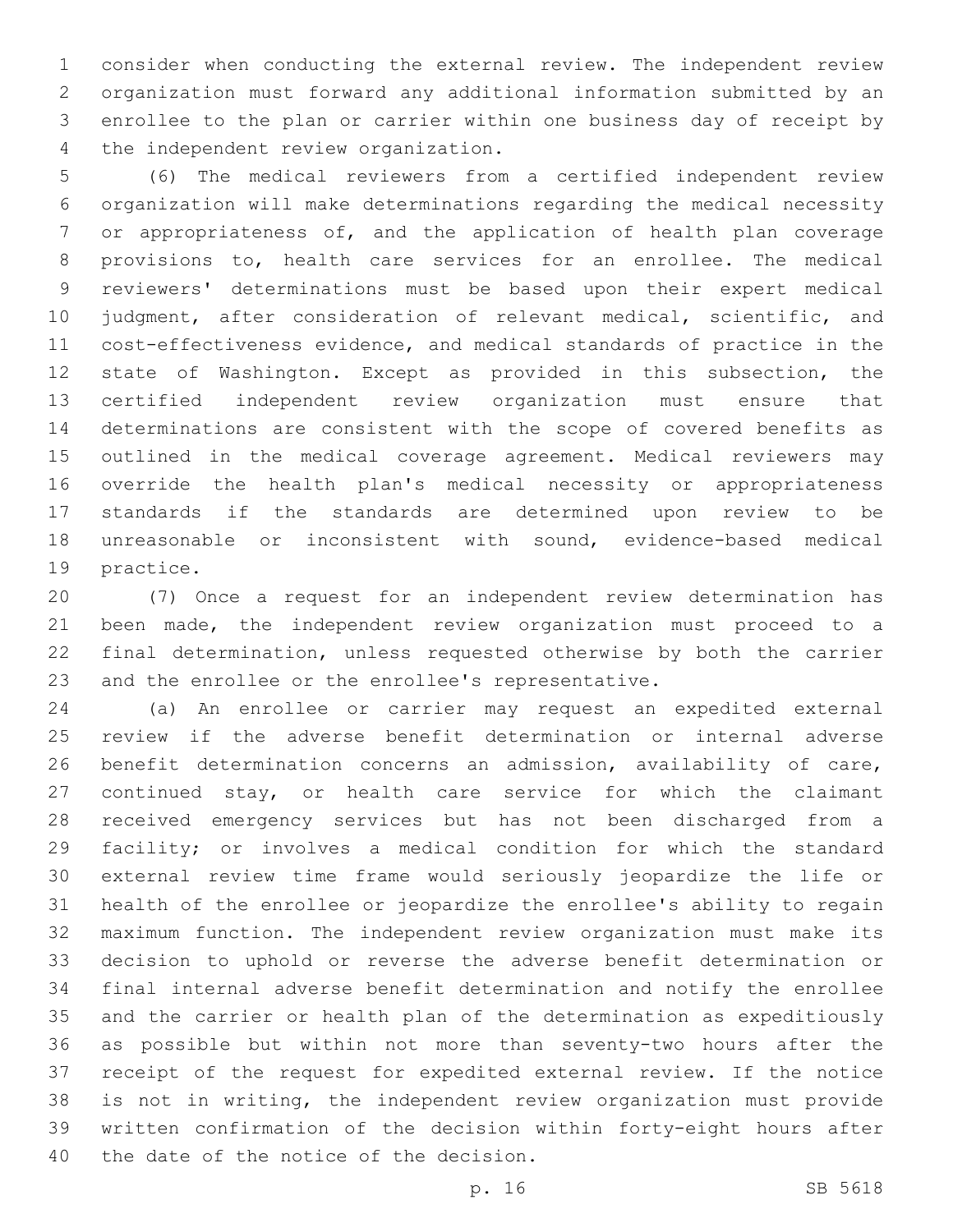(b) For claims involving experimental or investigational treatments, the independent review organization must ensure that adequate clinical and scientific experience and protocols are taken into account as part of the external review process.

 (8) Carriers must timely implement the certified independent review organization's determination, and must pay the certified 7 independent review organization's charges.

 (9) When an enrollee requests independent review of a dispute under this section, and the dispute involves a carrier's decision to modify, reduce, or terminate an otherwise covered health service that an enrollee is receiving at the time the request for review is submitted and the carrier's decision is based upon a finding that the health service, or level of health service, is no longer medically necessary or appropriate, the carrier must continue to provide the health service if requested by the enrollee until a determination is made under this section. If the determination affirms the carrier's decision, the enrollee may be responsible for the cost of the 18 continued health service.

 (10) Each certified independent review organization must maintain written records and make them available upon request to the 21 commissioner.

 (11) A certified independent review organization may notify the 23 office of the insurance commissioner if, based upon its review of disputes under this section, it finds a pattern of substandard or 25 egregious conduct by a carrier.

 (12)(a) The commissioner shall adopt rules to implement this section after considering relevant standards adopted by national managed care accreditation organizations and the national association 29 of insurance commissioners.

 (b) This section is not intended to supplant any existing authority of the office of the insurance commissioner under this title to oversee and enforce carrier compliance with applicable 33 statutes and rules.

 NEW SECTION. **Sec. 5.** A new section is added to chapter 48.43 35 RCW to read as follows:

 The commissioner is authorized to enforce provisions of P.L. 116-260 (enacted December 27, 2020, as the consolidated appropriations act of 2021) and implementing federal regulations in effect on the effective date of this section, that are applicable to

p. 17 SB 5618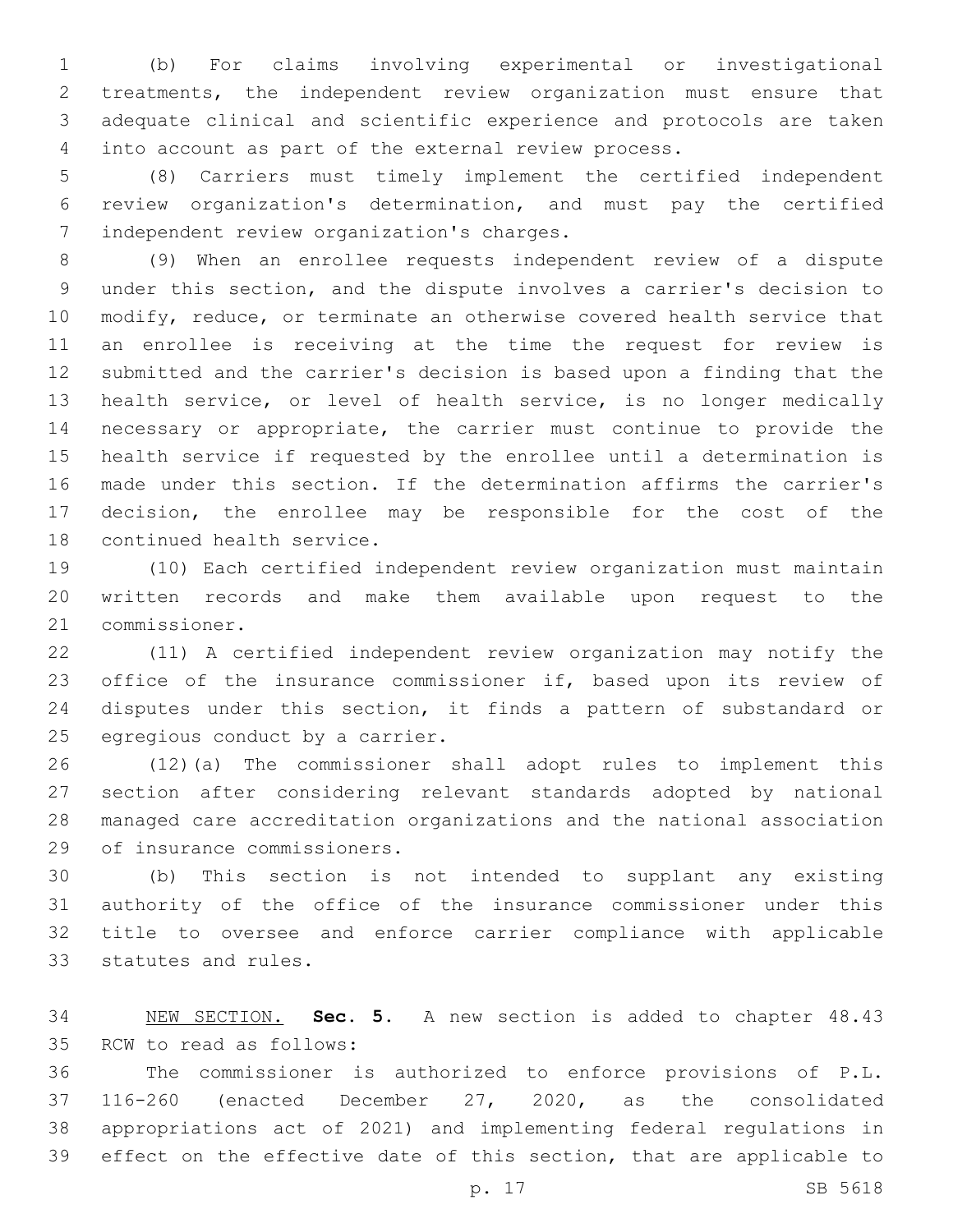or regulate the conduct of carriers issuing health plans or grandfathered health plans to residents of Washington state on or after January 1, 2022. In addition to the enforcement actions authorized under RCW 48.02.080, the commissioner may impose a civil monetary penalty in an amount not to exceed \$100 for each day for each individual with respect to which a failure to comply with these 7 provisions occurs.

 **Sec. 6.** RCW 48.49.003 and 2019 c 427 s 1 are each amended to 9 read as follows:

10 (1) The legislature finds that:

 (a) Consumers receive surprise bills or balance bills for 12 services provided at ((out-of-network)) nonparticipating facilities 13 or by ((out-of-network)) nonparticipating health care providers at 14 in-network facilities;

 (b) Consumers must not be placed in the middle of contractual disputes between providers and health insurance carriers; and

 (c) Facilities, providers, and health insurance carriers all share responsibility to ensure consumers have transparent information on network providers and benefit coverage, and the insurance commissioner is responsible for ensuring that provider networks include sufficient numbers and types of contracted providers to reasonably ensure consumers have in-network access for covered 23 benefits.

24 (2) It is the intent of the legislature to:

 (a) Ban balance billing of consumers enrolled in fully insured, regulated insurance plans and plans offered to public employees under chapter 41.05 RCW for the services described in RCW 48.49.020, and to provide self-funded group health plans with an option to elect to be 29 subject to the provisions of this chapter ((427, Laws of 2019));

 (b) Remove consumers from balance billing disputes and require 31 that ((out-of-network)) nonparticipating providers and carriers 32 negotiate ((out-of-network)) nonparticipating provider payments in 33 good faith under the terms of this chapter  $((427, \text{ Laws of } 2019));$ ((and))

 (c) Align Washington state law with the federal balance billing prohibitions and transparency protections in sections 2799A-1 et seq. of the public health services act (P.L. 116-260) and implementing federal regulations in effect on the effective date of this section,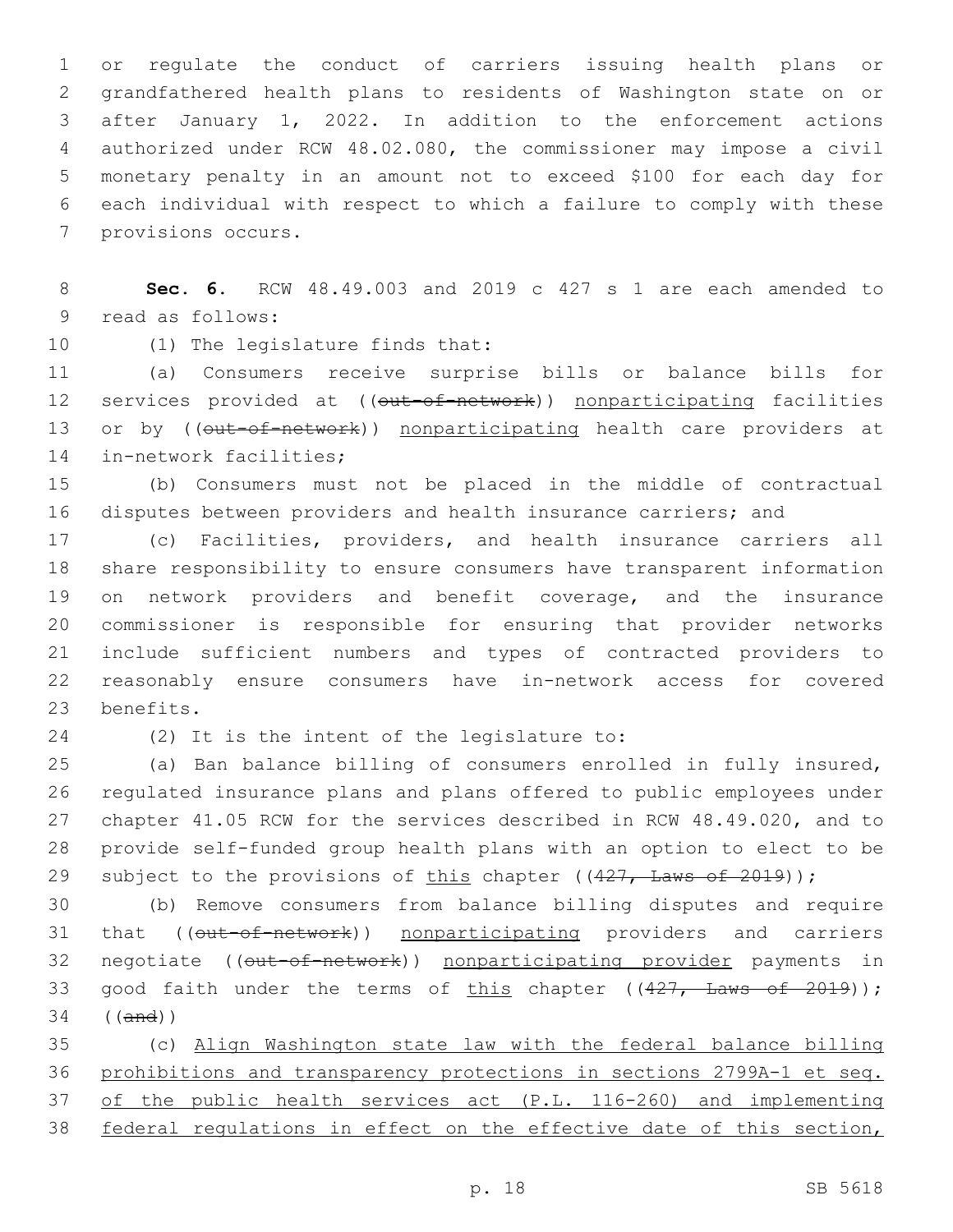1 while maintaining provisions of this chapter that provide greater

2 protection for consumers; and

3 (d) Provide an environment that encourages self-funded groups to 4 negotiate ((out-of-network)) payments in good faith with 5 nonparticipating providers and facilities in return for balance 6 billing protections.

7 **Sec. 7.** RCW 48.49.020 and 2019 c 427 s 6 are each amended to 8 read as follows: 9 (1) ((An out-of-network)) A nonparticipating provider or facility 10 may not balance bill an enrollee for the following health care 11 services as provided in section 2799A-1(b) of the public health 12 services act (42 U.S.C. Sec. 300gg-111(b)) and implementing federal 13 regulations in effect on the effective date of this section: 14 (a) Emergency services provided to an enrollee;  $((\theta \cdot \hat{r}))$ 15 (b) Nonemergency health care services ((provided to an enrollee 16 at an in-network hospital licensed under chapter 70.41 RCW or an in-17 network ambulatory surgical facility licensed under chapter 70.230 18 RCW if the services: 19 (i) Involve surgical or ancillary services; and 20 (ii) Are provided by an out-of-network provider)) performed by 21 nonparticipating providers at certain participating facilities; or 22 (c) Air ambulance services. 23 (2) Payment for services described in subsection (1) of this 24 section is subject to the provisions of ((RCW 48.49.030 and 25 48.49.040. 26  $(3)$  (a) Except to the extent provided in (b) of this subsection,

 the carrier must hold an enrollee harmless from balance billing when emergency services described in subsection (1)(a) of this section are 29 provided by an out-of-network hospital in a state that borders Washington state.

 (b)(i) Upon the effective date of federal legislation prohibiting balance billing when emergency services described in subsection  $(1)$   $(a)$  of this section are provided by a hospital, the carrier no longer has a duty to hold enrollees harmless from balance billing 35 under (a) of this subsection; or

36 (ii) Upon the effective date of an interstate compact with a state bordering Washington state or enactment of legislation by a state bordering Washington state prohibiting balance billing when emergency services described in subsection (1)(a) of this section are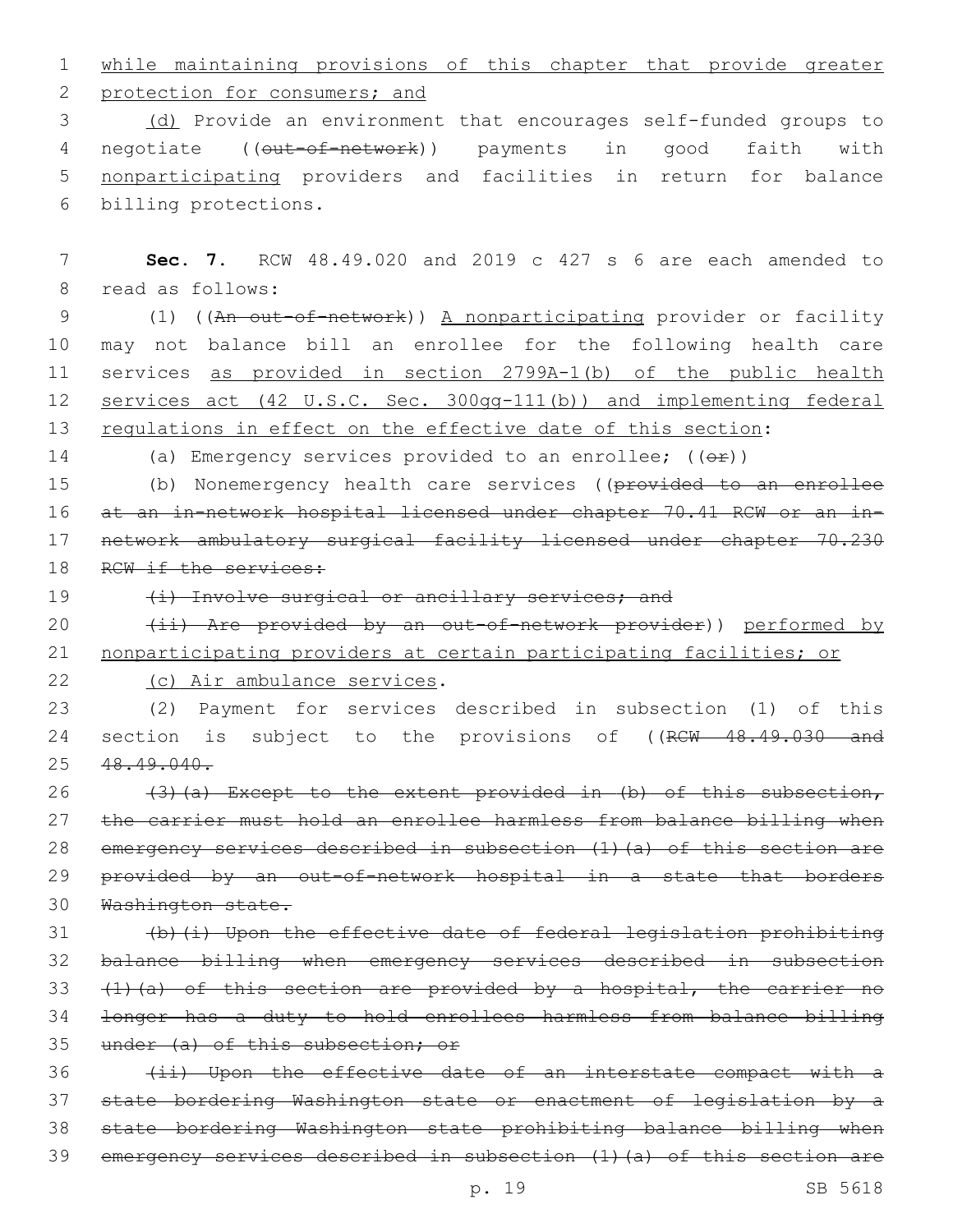provided by a hospital located in that border state to a Washington 2 state resident, the carrier no longer has a duty to hold enrollees harmless from balance billing under (a) of this subsection for 4 services provided by a hospital in that border state. The commissioner shall engage with border states on appropriate means to prohibit balance billing by out-of-state hospitals of Washington state residents)) sections 2799A-1 and 2799A-2 of the public health services act (42 U.S.C. Secs. 300gg-111 and 300gg-112) and implementing federal regulations in effect on the effective date of 10 this section, except that:

 (a) Until January 1, 2023, or a later date determined by the commissioner, section 9 of this act and RCW 48.49.040 apply to the nonparticipating provider or facility payment standard and dispute resolution process for services described in subsection (1) of this 15 section, other than air ambulance services;

16 (b) A health care provider, health care facility, or air ambulance service provider may not request or require a patient at 18 any time, for any procedure, service, or supply, to sign or otherwise 19 execute by oral, written, or electronic means, any document that would attempt to avoid, waive, or alter any provision of RCW 48.49.020 and 48.49.030 or sections 2799A-1 et seq. of the public health services act (P.L. 116-260) and implementing federal 23 regulations in effect on the effective date of this section;

24 (c) If the enrollee pays a nonparticipating provider, nonparticipating facility, or nonparticipating air ambulance service provider an amount that exceeds the in-network cost-sharing amount determined under sections 2799A-1 and 2799A-2 of the public health services act (42 U.S.C. Secs. 300gg-111 and 300gg-112) and implementing federal regulations as in effect on the effective date of this section, the provider or facility must refund any amount in excess of the in-network cost-sharing amount to the enrollee within 30 business days of receipt. Interest must be paid to the enrollee for any unrefunded payments at a rate of 12 percent beginning on the first calendar day after the 30 business days; and

 (d) Carriers must make available through electronic and other methods of communication generally used by a provider to verify enrollee eligibility and benefits information regarding whether an enrollee's health plan is subject to the requirements of this chapter or section 2799A-1 et seq. of the public health services act (42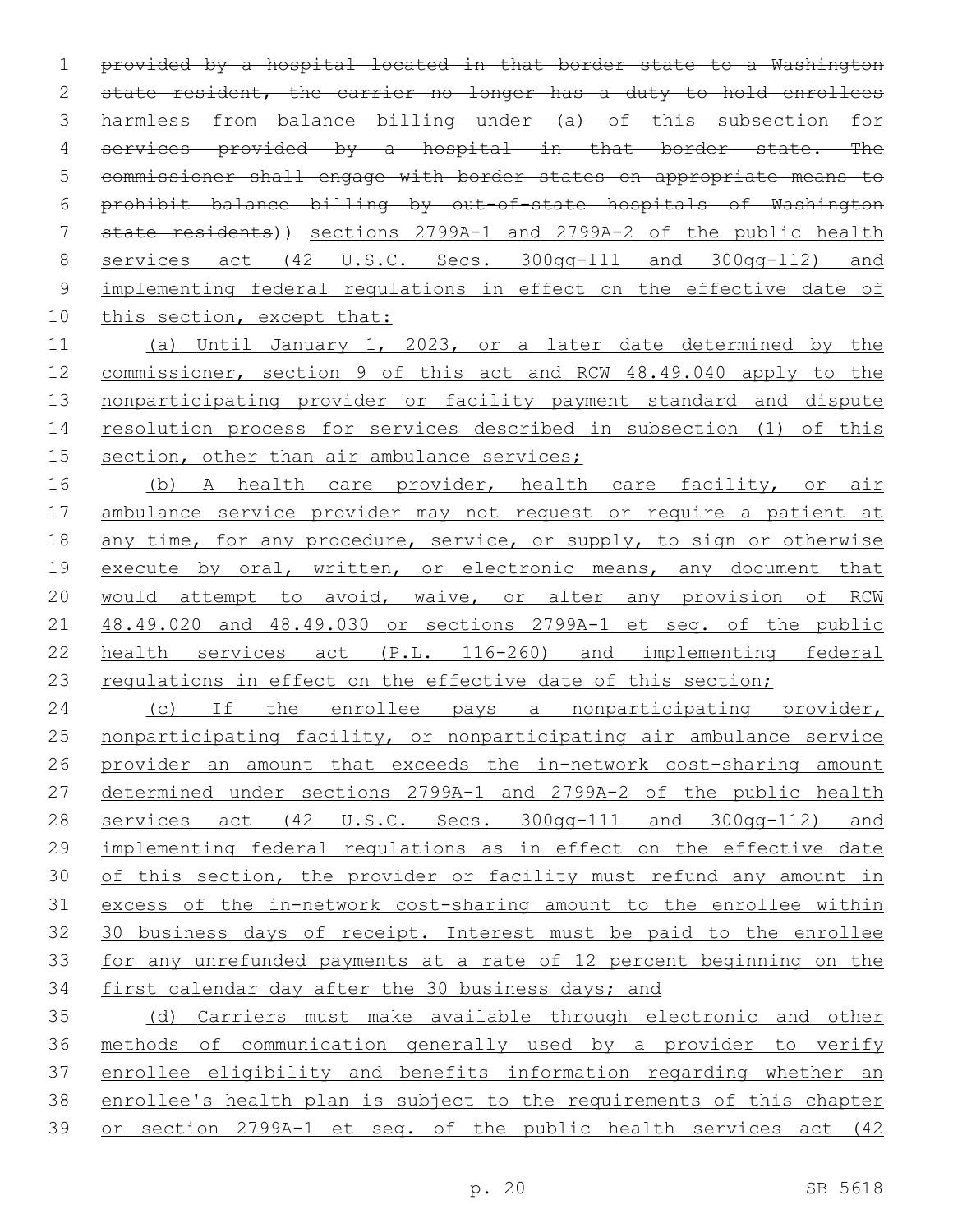1 U.S.C. Sec. 300gg-111 et seq.) and implementing federal regulations 2 in effect on the effective date of this section.

3 (3) A behavioral health emergency services provider may not 4 balance bill an enrollee for emergency services provided to an 5 enrollee.

6 (4) Payment for emergency services provided by behavioral health 7 emergency services providers under subsection (3) of this section is 8 subject to RCW 48.49.030, section 9 of this act, and RCW 48.49.040.

9 (( $(4)$ )) (5) This section applies to health care providers ( $(e^E)$ ), 10 facilities, or behavioral health emergency services providers 11 providing services to members of entities administering a self-funded 12 group health plan and its plan members only if the entity has elected 13 to participate in this section and RCW 48.49.030, section 9 of this 14 act, and RCW 48.49.040 as provided in RCW 48.49.130.

15 **Sec. 8.** RCW 48.49.030 and 2019 c 427 s 7 are each amended to 16 read as follows:

17 (1) If an enrollee receives emergency ((or nonemergency health 18 eare)) services from a behavioral health emergency services provider 19 under the circumstances described in RCW 48.49.020(3):

 (a) The enrollee satisfies his or her obligation to pay for the health care services if he or she pays the in-network cost-sharing amount specified in the enrollee's or applicable group's health plan contract. The enrollee's obligation must be determined using the 24 ((carrier's median in-network contracted rate for the same or similar service in the same or similar geographical area)) methodology for calculating the qualifying payment amount as described in 45 C.F.R. 27 Sec. 149.140 as in effect on the effective date of this section. The carrier must provide an explanation of benefits to the enrollee and 29 the ((out-of-network)) nonparticipating provider that reflects the cost-sharing amount determined under this subsection.

31 (b) The carrier, ((out-of-network provider, or out-of-network 32 facility)) nonparticipating behavioral health emergency services 33 provider, and an agent, trustee, or assignee of the carrier( $\sqrt{\tau}$  out-34 of-network provider,) or ((out-of-network facility)) 35 nonparticipating behavioral health emergency services provider must 36 ensure that the enrollee incurs no greater cost than the amount 37 determined under (a) of this subsection.

38 (c) The  $((\text{out-of-network-provider or out-of-network factor}))$ 39 nonparticipating behavioral health emergency services provider and an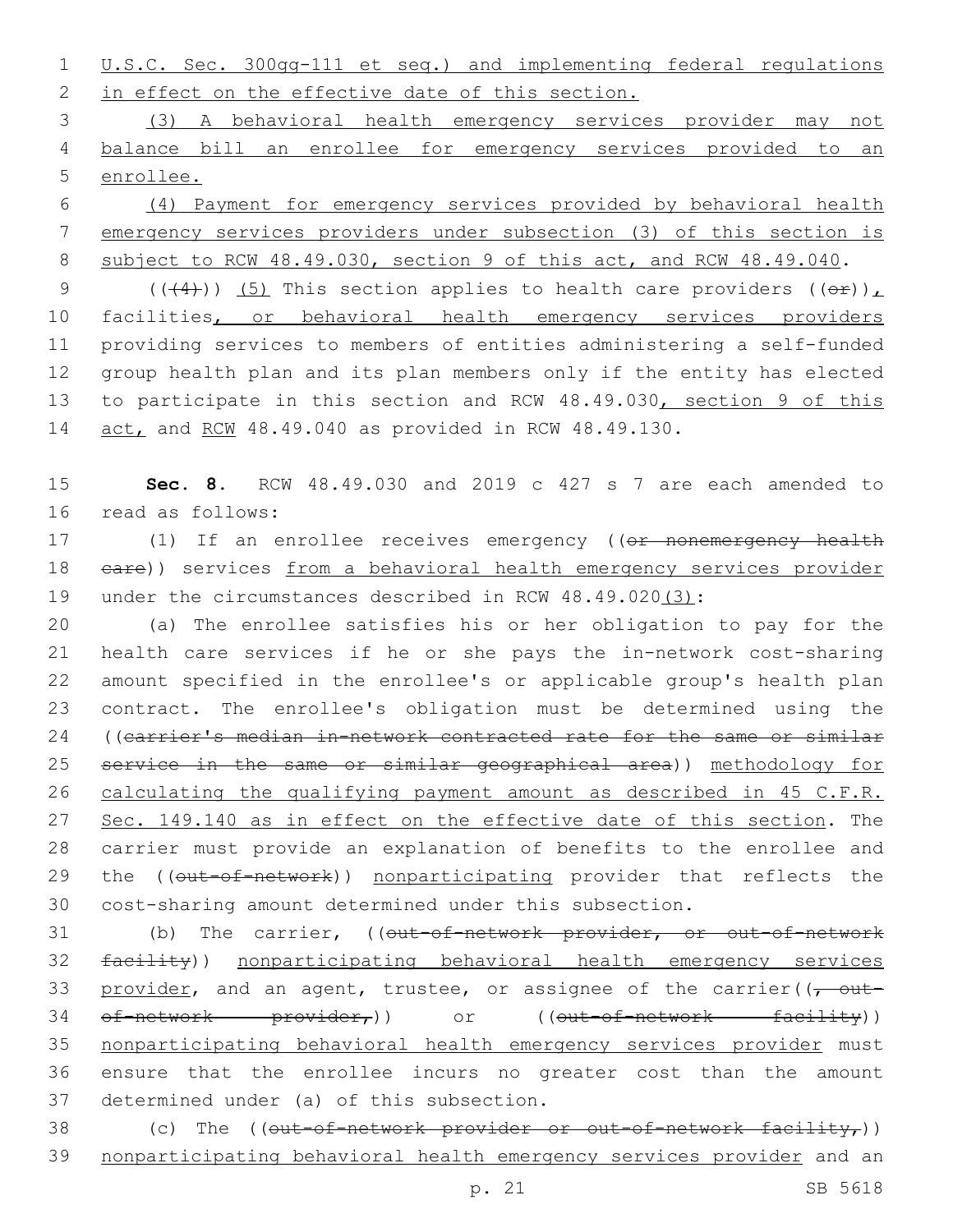1 agent, trustee, or assignee of the ((out-of-network provider or out-2 of-network facility)) nonparticipating behavioral health emergency services provider may not balance bill or otherwise attempt to collect from the enrollee any amount greater than the amount determined under (a) of this subsection. This does not impact the behavioral health emergency services provider's ability to collect a past due balance for that cost-sharing amount with interest.

8 (d) The carrier must treat any cost-sharing amounts determined 9 under (a) of this subsection paid by the enrollee for ((an out-of-10 network provider or facility's)) a nonparticipating behavioral health 11 emergency services provider's services in the same manner as cost-12 sharing for health care services provided by an in-network ((provider 13 or facility)) behavioral health emergency services provider and must 14 apply any cost-sharing amounts paid by the enrollee for such services 15 toward the enrollee's maximum out-of-pocket payment obligation.

16 (e) If the enrollee pays the ((out-of-network provider or out-of-17 network facility)) nonparticipating behavioral health emergency 18 services provider an amount that exceeds the in-network cost-sharing 19 amount determined under (a) of this subsection, the ((provider or 20 facility)) behavioral health emergency services provider must refund 21 any amount in excess of the in-network cost-sharing amount to the 22 enrollee within thirty business days of receipt. Interest must be 23 paid to the enrollee for any unrefunded payments at a rate of twelve 24 percent beginning on the first calendar day after the thirty business 25 days.

 (2) ((The allowed amount paid to an out-of-network provider for health care services described under RCW 48.49.020 shall be a 28 commercially reasonable amount, based on payments for the same or similar services provided in a similar geographic area. Within thirty calendar days of receipt of a claim from an out-of-network provider 31 or facility, the carrier shall offer to pay the provider or facility a commercially reasonable amount. If the out-of-network provider or facility wants to dispute the carrier's payment, the provider or facility must notify the carrier no later than thirty calendar days 35 after receipt of payment or payment notification from the carrier. If the out-of-network provider or facility disputes the carrier's 37 initial offer, the carrier and provider or facility have thirty calendar days from the initial offer to negotiate in good faith. If the carrier and the out-of-network provider or facility do not agree 40 to a commercially reasonable payment amount within thirty calendar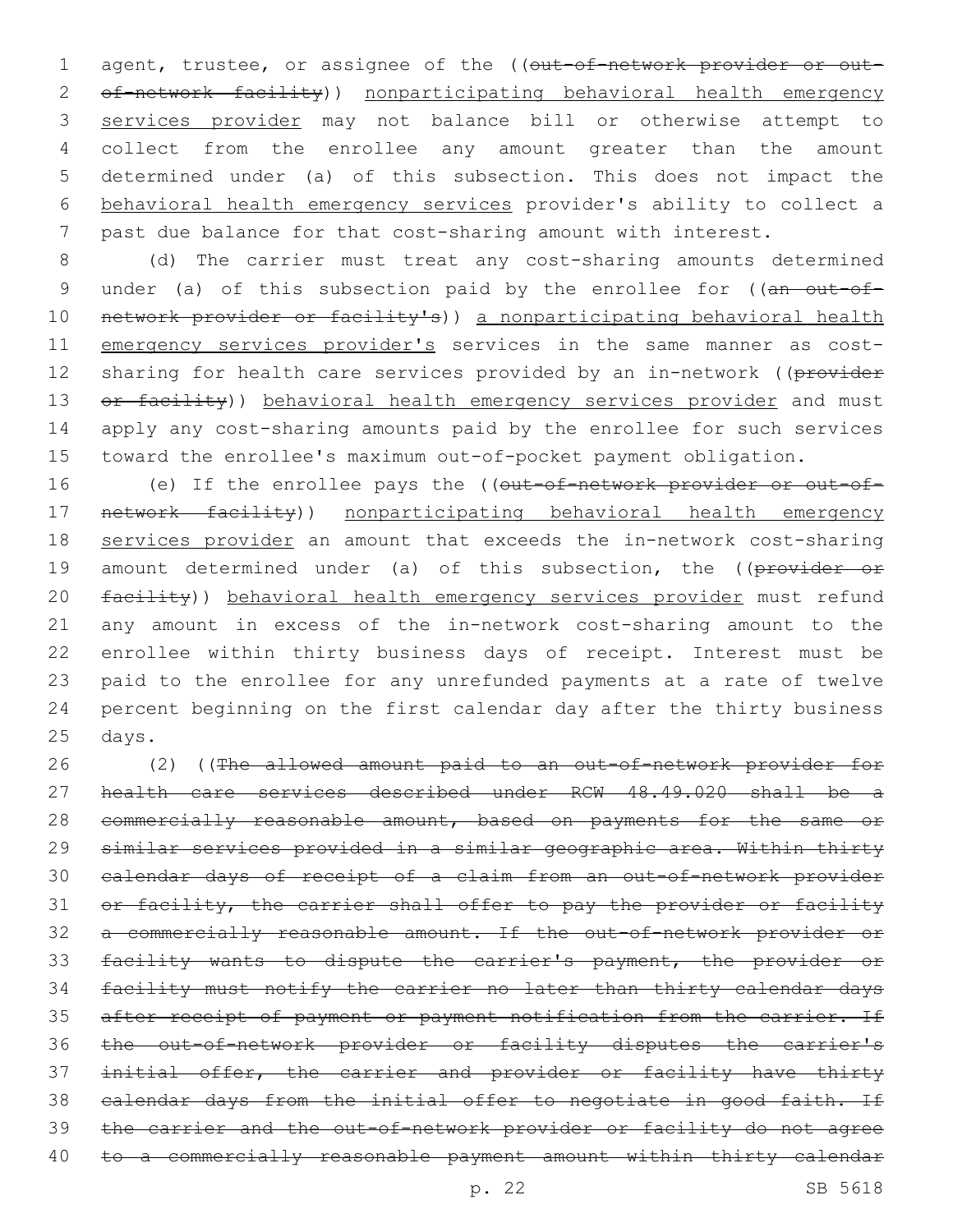days, and the carrier, out-of-network provider or out-of-network 2 facility chooses to pursue further action to resolve the dispute, the dispute shall be resolved through arbitration, as provided in RCW 48.49.040.

 (3) The carrier must make payments for health care services described in RCW 48.49.020 provided by out-of-network providers or facilities directly to the provider or facility, rather than the enrollee.

 (4) Carriers must make available through electronic and other methods of communication generally used by a provider to verify enrollee eligibility and benefits information regarding whether an 12 enrollee's health plan is subject to the requirements of chapter 427, **Laws of 2019.** 

 (5) A health care provider, hospital, or ambulatory surgical 15 facility may not require a patient at any time, for any procedure, 16 service, or supply, to sign or execute by electronic means, any 17 document that would attempt to avoid, waive, or alter any provision 18 of this section.

 $(6)$ )) This section shall only apply to health care providers  $((\theta \oplus))_L$  facilities, or behavioral health emergency services providers providing services to members of entities administering a self-funded group health plan and its plan members if the entity has elected to 23 participate in this section and RCW 48.49.020 ((through)), section 9 24 of this act, and RCW 48.49.040 as provided in RCW 48.49.130.

 NEW SECTION. **Sec. 9.** A new section is added to chapter 48.49 26 RCW to read as follows:

 (1)(a) Until January 1, 2023, or a later date determined by the commissioner under RCW 48.49.040, the allowed amount paid to a nonparticipating provider for health care services described under RCW 48.49.020(1) other than air ambulance services shall be a commercially reasonable amount, based on payments for the same or similar services provided in a similar geographic area. Within 30 calendar days of receipt of a claim from a nonparticipating provider or facility, the carrier shall offer to pay the provider or facility a commercially reasonable amount. If the nonparticipating provider or facility wants to dispute the carrier's payment, the provider or facility must notify the carrier no later than 30 calendar days after receipt of payment or payment notification from the carrier. If the nonparticipating provider or facility disputes the carrier's initial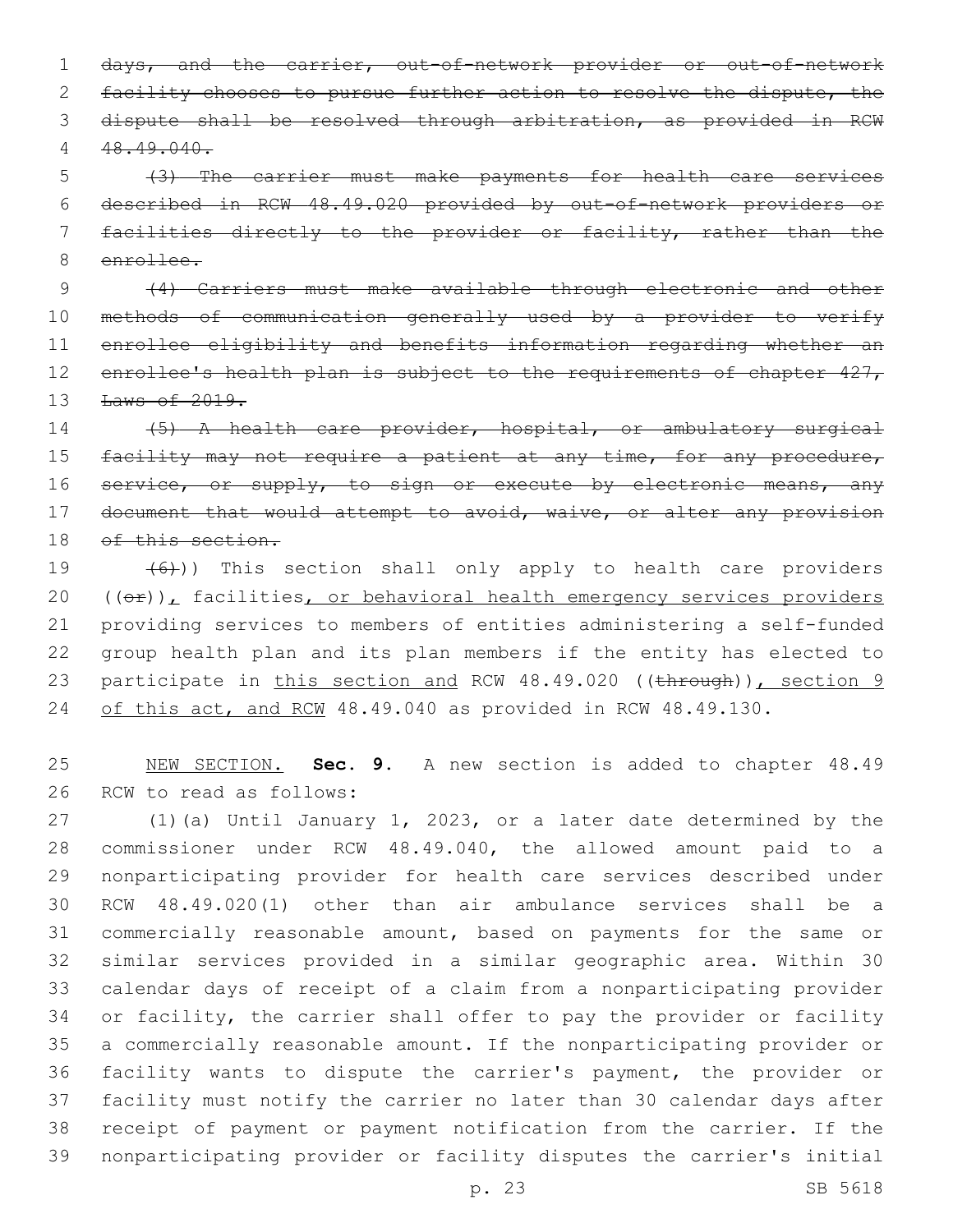offer, the carrier and provider or facility have 30 calendar days from the initial offer to negotiate in good faith. If the carrier and the nonparticipating provider or facility do not agree to a commercially reasonable payment amount within 30 calendar days, and the carrier or nonparticipating provider or facility chooses to pursue further action to resolve the dispute, the dispute shall be 7 resolved as provided in RCW 48.49.040.

 (b) The carrier must make payments for health care services described in RCW 48.49.020(1) provided by nonparticipating providers 10 or facilities directly to the provider or facility, rather than the 11 enrollee.

 (2)(a) The allowed amount paid to a nonparticipating behavioral health emergency services provider for behavioral health emergency services shall be a commercially reasonable amount, based on payments for the same or similar services provided in a similar geographic area. Within 30 calendar days of receipt of a claim from a nonparticipating behavioral health emergency services provider, the carrier shall offer to pay the behavioral health emergency services provider a commercially reasonable amount. If the nonparticipating behavioral health emergency services provider wants to dispute the carrier's payment, the behavioral health emergency services provider must notify the carrier no later than 30 calendar days after receipt of payment or payment notification from the carrier. If the nonparticipating behavioral health emergency services provider 25 disputes the carrier's initial offer, the carrier and behavioral health emergency services provider have 30 calendar days from the initial offer to negotiate in good faith. If the carrier and the nonparticipating behavioral health emergency services provider do not agree to a commercially reasonable payment amount within 30 calendar days, and the carrier or nonparticipating behavioral health emergency services provider chooses to pursue further action to resolve the dispute, the dispute shall be resolved as provided in RCW 48.49.040.

 (b) The carrier must make payments for behavioral health emergency services provided by nonparticipating behavioral health 35 emergency services providers directly to the provider, rather than 36 the enrollee.

 (3) This section shall only apply to health care providers, facilities, or behavioral health emergency services providers providing services to members of entities administering a self-funded group health plan and its plan members if the entity has elected to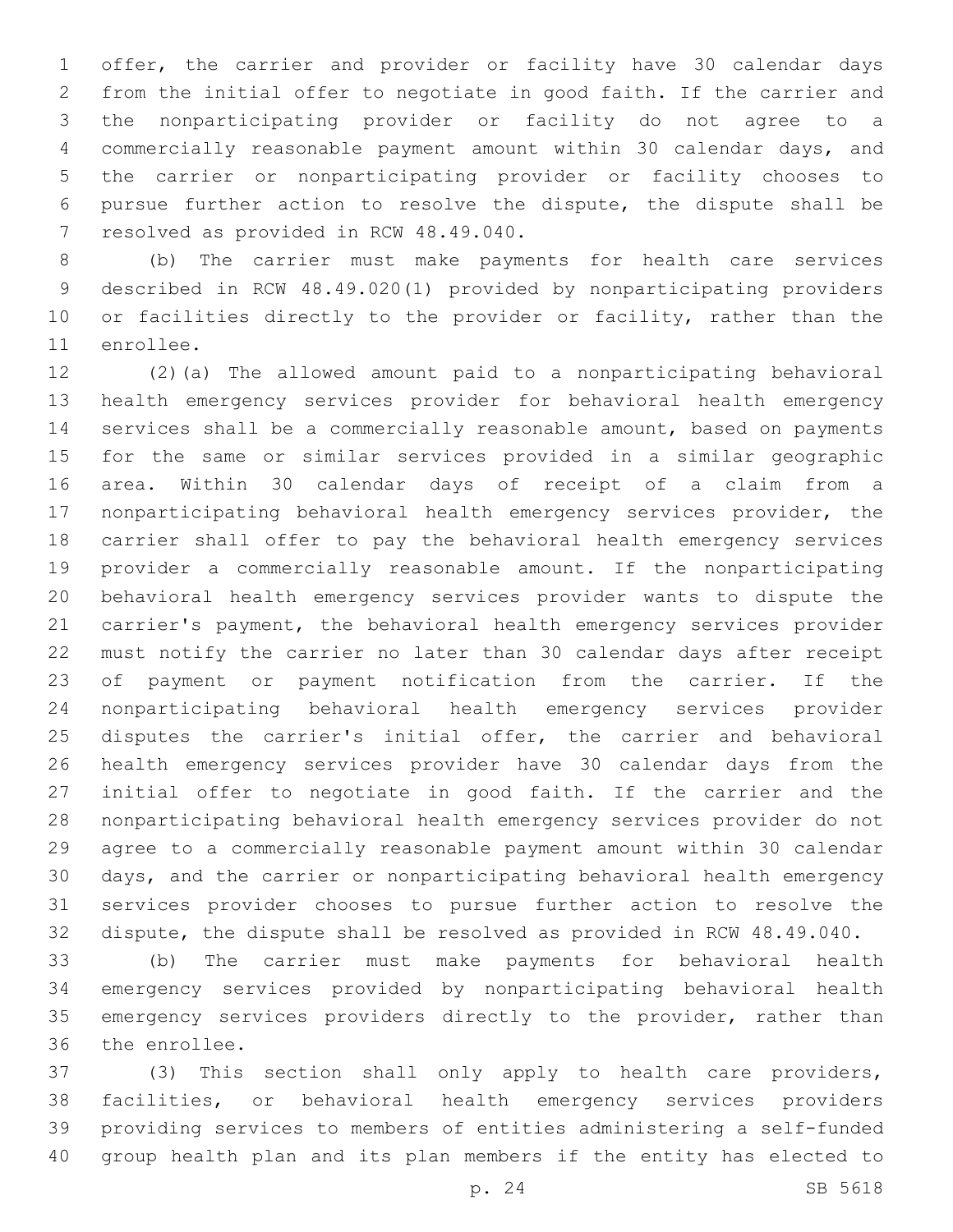participate in RCW 48.49.020, 48.49.030, and 48.49.040, and this 2 section as provided in RCW 48.49.130.

 NEW SECTION. **Sec. 10.** A new section is added to chapter 48.49 4 RCW to read as follows:

 (1) Carriers must make available through electronic and other methods of communication generally used by a provider or facility to verify enrollee eligibility and benefits information regarding whether an enrollee's health plan is subject to the requirements of this chapter or section 2799A-1 et seq. of the public health services act (42 U.S.C. Sec. 300gg-111 et seq.) and implementing federal regulations in effect on the effective date of this section.

 (2) A health care provider, health care facility, behavioral health emergency services provider, or air ambulance service provider 14 may not request or require a patient at any time, for any procedure, service, or supply, to sign or otherwise execute by oral, written, or electronic means, any document that would attempt to avoid, waive, or alter any provision of RCW 48.49.020 and 48.49.030 or sections 2799A-1 et seq. of the public health services act (P.L. 116-260) and implementing federal regulations in effect on the effective date of 20 this section.

 (3) This section shall only apply to health care providers, facilities, or behavioral health emergency services providers providing services to members of entities administering a self-funded group health plan and its plan members if the entity has elected to participate in RCW 48.49.020, 48.49.030, section 9 of this act, and 26 RCW 48.49.040 as provided in RCW 48.49.130.

 **Sec. 11.** RCW 48.49.040 and 2019 c 427 s 8 are each amended to 28 read as follows:

 (1) Effective January 1, 2023, or a later date determined by the commissioner, services described in RCW 48.49.020(1) other than air ambulance services are subject to the independent dispute resolution process established in sections 2799A-1 and 2799A-2 of the public health services act (42 U.S.C. Secs. 300gg-111 and 300gg-112) and implementing federal regulations in effect on January 1, 2023, or a later date determined by the commissioner. Until January 1, 2023, or a later date determined by the commissioner, the arbitration process 37 in this section governs the dispute resolution process for those services.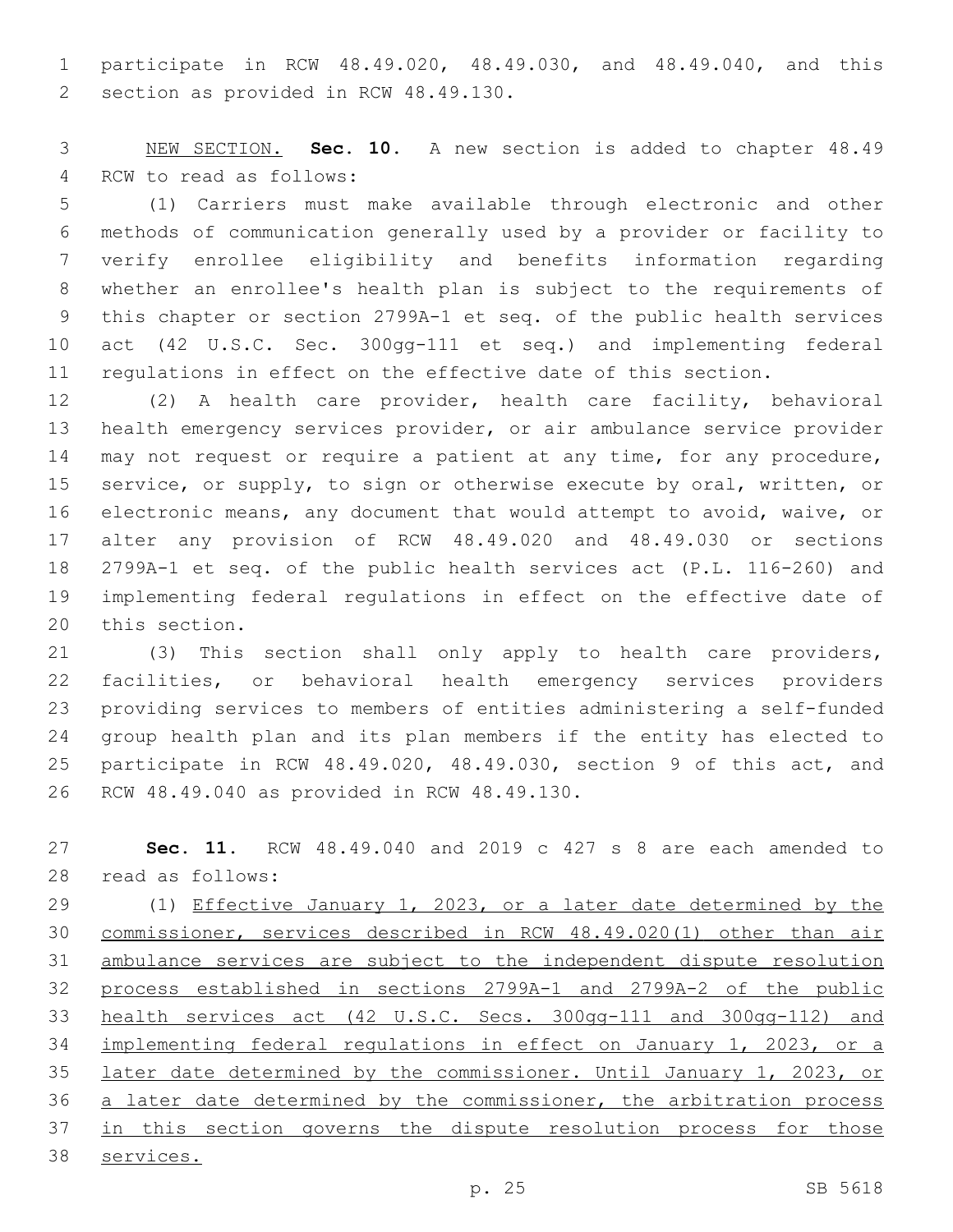(2) Effective January 1, 2023, or a later date determined by the commissioner, services described in RCW 48.49.020(3) are subject to the independent dispute resolution process established in section 2799A-1 and 2799A-2 of the public health services act (42 U.S.C. Secs. 300gg-111 and 300gg-112) and implementing federal regulations in effect on January 1, 2023, or a later date determined by the commissioner. Until January 1, 2023, or a later date determined by the commissioner or if the federal independent dispute resolution process is not available to the state for resolution of these 10 disputes, the arbitration process in this section governs the dispute resolution process for those services.

 (3)(a) Notwithstanding RCW 48.43.055 and 48.18.200, if good faith negotiation, as described in RCW 48.49.030, does not result in 14 resolution of the dispute, and the carrier( $\sqrt{t}$  out-of-network 15 provider)) or ((out-of-network facility)) nonparticipating provider, 16 facility, or behavioral health emergency services provider chooses to 17 pursue further action to resolve the dispute, the carrier( $\sqrt{\overline{C}}$ 18 network provider,)) or ((out-of-network facility)) nonparticipating provider, facility, or behavioral health emergency services provider shall initiate arbitration to determine a commercially reasonable 21 payment amount. To initiate arbitration, the carrier( $\frac{1}{(t - \text{previder}_{t})}$ ) 22 or ((facility)) nonparticipating provider, facility, or behavioral health emergency services provider must provide written notification to the commissioner and the noninitiating party no later than ten calendar days following completion of the period of good faith negotiation under RCW 48.49.030. The notification to the noninitiating party must state the initiating party's final offer. No later than thirty calendar days following receipt of the notification, the noninitiating party must provide its final offer to the initiating party. The parties may reach an agreement on reimbursement during this time and before the arbitration proceeding.

 (b) Notwithstanding (a) of this subsection (3), where a dispute resolution matter initiated under sections 2799A-1 and 2799A-2 of the public health services act (42 U.S.C. Secs. 300gg-111 and 300gg-112) and implementing federal regulations in effect on the effective date of this section, results in a determination by a certified independent dispute resolution entity that such process does not 38 apply to the dispute or to portions thereof, a carrier, provider, facility, or behavioral health emergency services provider may initiate arbitration described in this section for such dispute: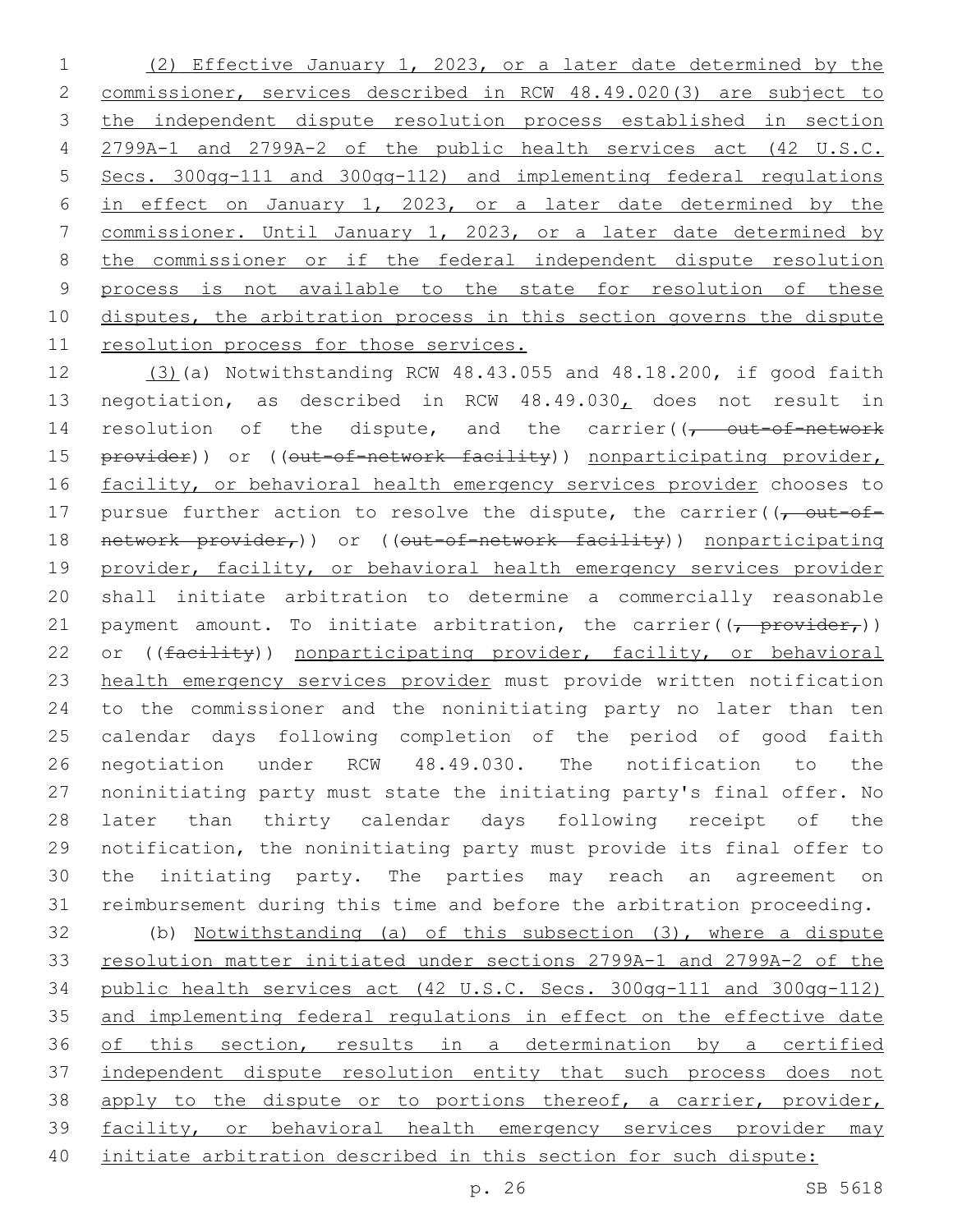(i) Without completing good faith negotiation under section 9 of 2 this act if the open negotiation period required under sections 2799A-1 and 2799A-2 of the public health services act (42 U.S.C. Secs. 300gg-111 and 300gg-112) and implementing federal regulations 5 in effect on the effective date of this section, has been completed; and

 (ii) By providing written notification to the commissioner and the noninitiating party no later than 10 calendar days following the date notice is received by the parties from the certified independent dispute resolution entity that the federal independent dispute resolution process is not applicable to the dispute.

 (4) Multiple claims may be addressed in a single arbitration 13 proceeding if the claims at issue:

14  $((\overline{t+})$ ) (a) Involve identical carrier and provider (( $\overline{t}$ ) 15 facility)), provider group, facility, or behavioral health emergency 16 services provider parties;

17 (((ii))) (b) Involve claims with the same ((or related current procedural terminology codes relevant to a particular procedure)) 19 procedural code, or a comparable code under a different procedural 20 code system; and

21 (((+iii))) (c) Occur within ((a)) the same 30 business day period 22 ((of two months of one another)).

 $((+2+))$   $(5)$  Within seven calendar days of receipt of notification from the initiating party, the commissioner must provide the parties with a list of approved arbitrators or entities that provide arbitration. The arbitrators on the list must be trained by the American arbitration association or the American health lawyers 28 association and ((should)) must have experience in matters related to medical or health care services. The parties may agree on an arbitrator from the list provided by the commissioner. If the parties do not agree on an arbitrator, they must notify the commissioner who must provide them with the names of five arbitrators from the list. Each party may veto two of the five named arbitrators. If one arbitrator remains, that person is the chosen arbitrator. If more than one arbitrator remains, the commissioner must choose the arbitrator from the remaining arbitrators. The parties and the commissioner must complete this selection process within twenty calendar days of receipt of the original list from the commissioner.

39  $((+3)+(a))$   $(6)$  Each party must make written submissions to the arbitrator in support of its position no later than thirty calendar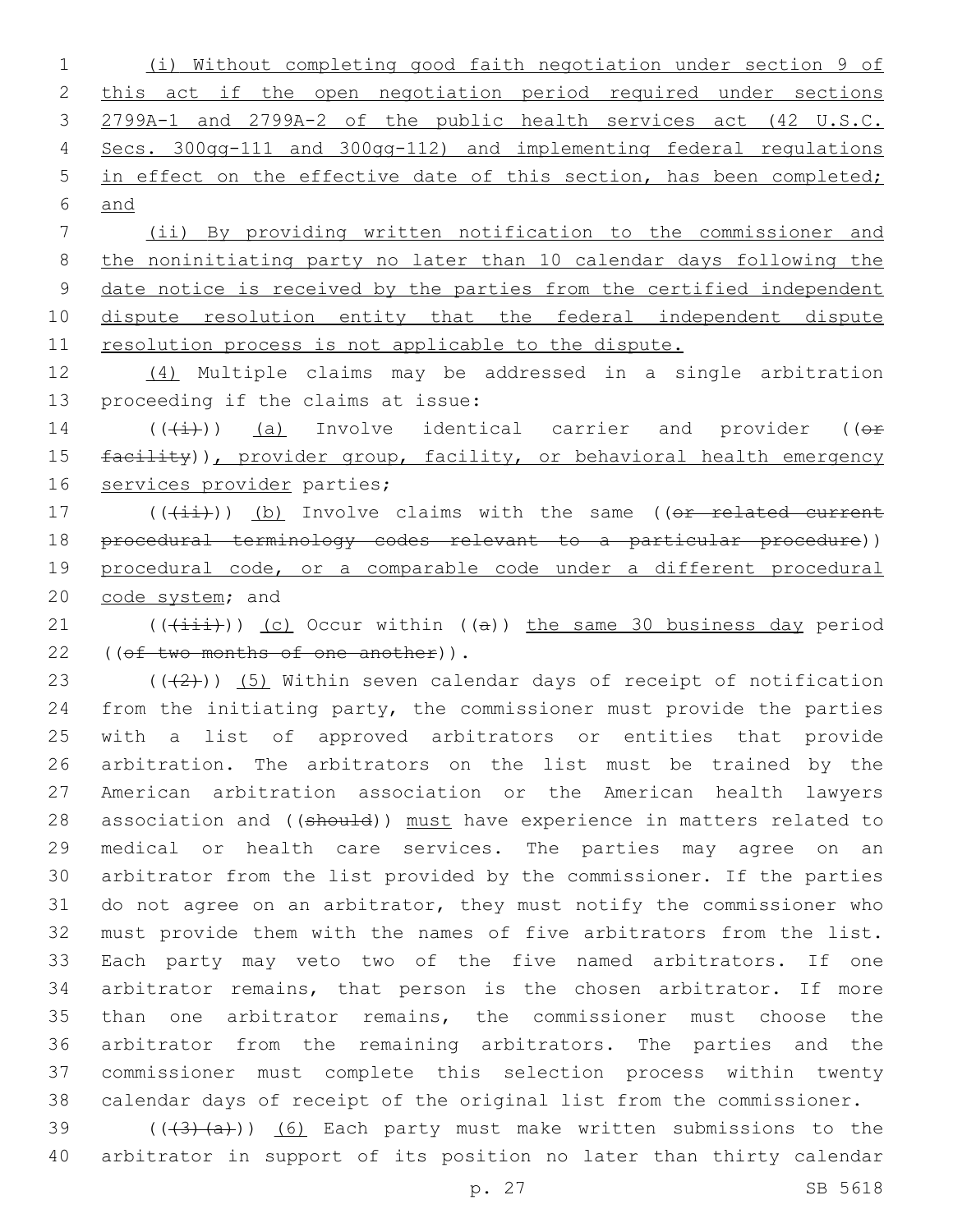1 days after the final selection of the arbitrator. ((The initiating)) 2 Each party must include in  $((i$ ts)) their written submission the evidence and methodology for asserting that the amount proposed to be paid is or is not commercially reasonable. A party that fails to make timely written submissions under this section without good cause shown shall be considered to be in default and the arbitrator shall require the party in default to pay the final offer amount submitted by the party not in default and may require the party in default to pay expenses incurred to date in the course of arbitration, including the arbitrator's expenses and fees and the reasonable attorneys' fees 11 of the party not in default.

 (7) If the parties agree on an out-of-network rate for the 13 services at issue after providing the arbitration initiation notice to the commissioner but before the arbitrator has made their 15 decision, the amount agreed to by the parties for the service will be treated as the out-of-network rate for the service. The initiating party must send a notification to the commissioner and to the 18 arbitrator, as soon as possible, but no later than three business 19 days after the date of the agreement. The notification must include the out-of-network rate for the service and signatures from 21 authorized signatories for both parties.

 (8)(a) No later than thirty calendar days after the receipt of the parties' written submissions, the arbitrator must: Issue a written decision requiring payment of the final offer amount of 25 either the initiating party or the noninitiating party; notify the parties of its decision; and provide the decision and the information described in RCW 48.49.050 regarding the decision to the commissioner. The arbitrator's decision must include an explanation of the elements of the parties' submissions the arbitrator relied upon to make their decision and why those elements were relevant to their decision.

 (b) In reviewing the submissions of the parties and making a decision related to whether payment should be made at the final offer amount of the initiating party or the noninitiating party, the 35 arbitrator must consider the following factors:

 (i) The evidence and methodology submitted by the parties to assert that their final offer amount is reasonable; and

 (ii) Patient characteristics and the circumstances and complexity of the case, including time and place of service and whether the service was delivered at a level I or level II trauma center or a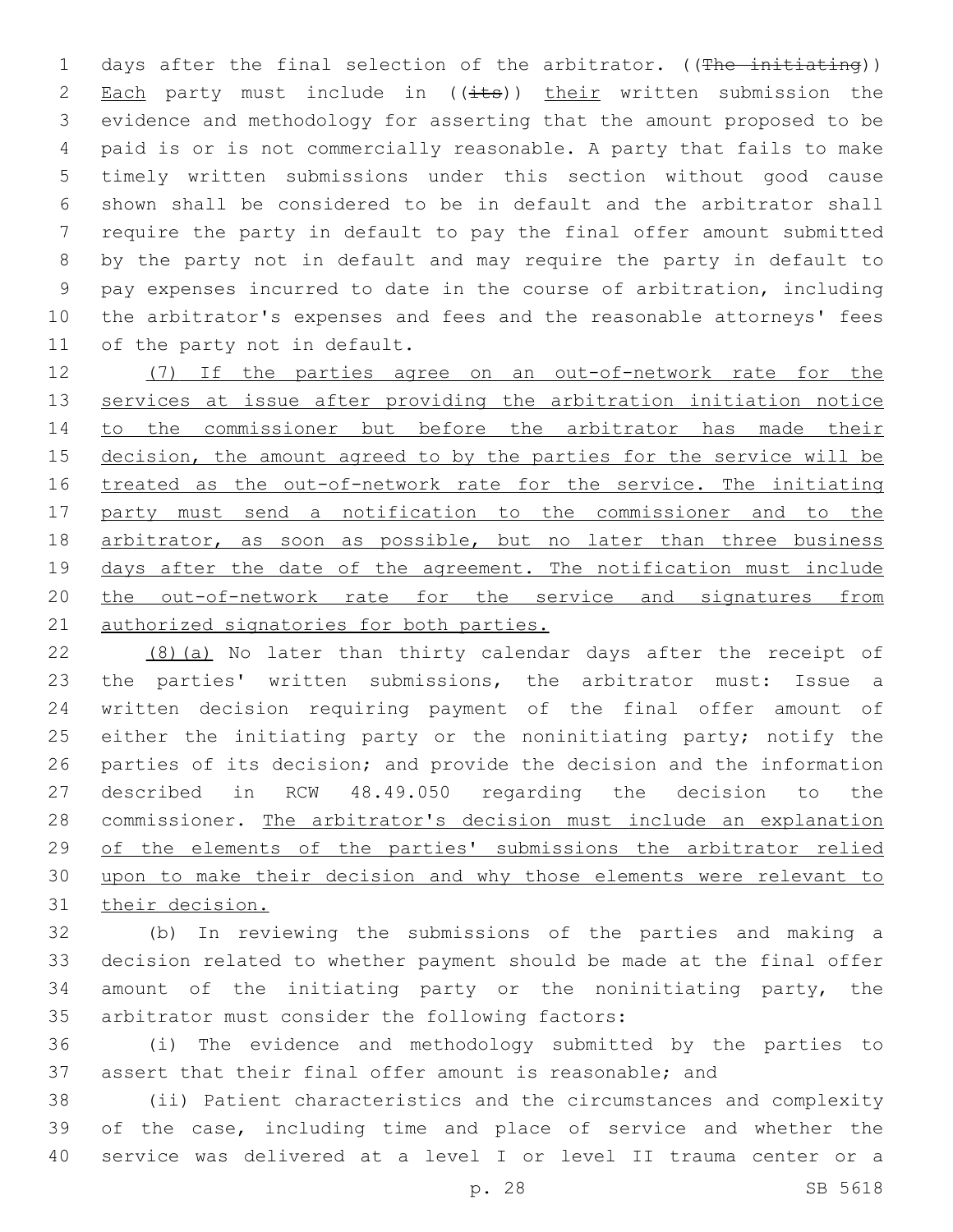rural facility, that are not already reflected in the provider's 2 billing code for the service.

 (c) The arbitrator may not require extrinsic evidence of authenticity for admitting data from the Washington state all-payer claims database data set developed under RCW 43.371.100 into 6 evidence.

 (d) The arbitrator may also consider other information that a party believes is relevant to the factors included in (b) of this subsection or other factors the arbitrator requests and information provided by the parties that is relevant to such request, including the Washington state all-payer claims database data set developed 12 under RCW 43.371.100.

13 (((4))) (9) Expenses incurred in the course of arbitration, including the arbitrator's expenses and fees, but not including attorneys' fees, must be divided equally among the parties to the arbitration. The commissioner may establish allowable arbitrator fee 17 ranges or an arbitrator fee schedule by rule. Arbitrator fees must be paid to the arbitrator by a party within 30 calendar days following 19 receipt of the arbitrator's decision by the party. The enrollee is not liable for any of the costs of the arbitration and may not be required to participate in the arbitration proceeding as a witness or 22 otherwise.

23 ( $(\overline{(-5+)}$ ) (10) Within (( $\overline{+}$ en)) 10 business days of a party notifying the commissioner and the noninitiating party of intent to initiate arbitration, both parties shall agree to and execute a nondisclosure agreement. The nondisclosure agreement must not preclude the arbitrator from submitting the arbitrator's decision to the 28 commissioner under subsection  $((+3))$   $(6)$  of this section or impede the commissioner's duty to prepare the annual report under RCW 48.49.050.30

 $(1)$  (((46))) (11) The decision of the arbitrator is final and binding on the parties to the arbitration and is not subject to judicial review.

 (12) Chapter 7.04A RCW applies to arbitrations conducted under this section, but in the event of a conflict between this section and 36 chapter 7.04A RCW, this section governs.

 $(1, 37)$  ( $(1, 7)$ ) (13) Air ambulance services are subject to the independent dispute resolution process established in sections 2799A-1 and 2799A-2 of the public health services act (42 U.S.C.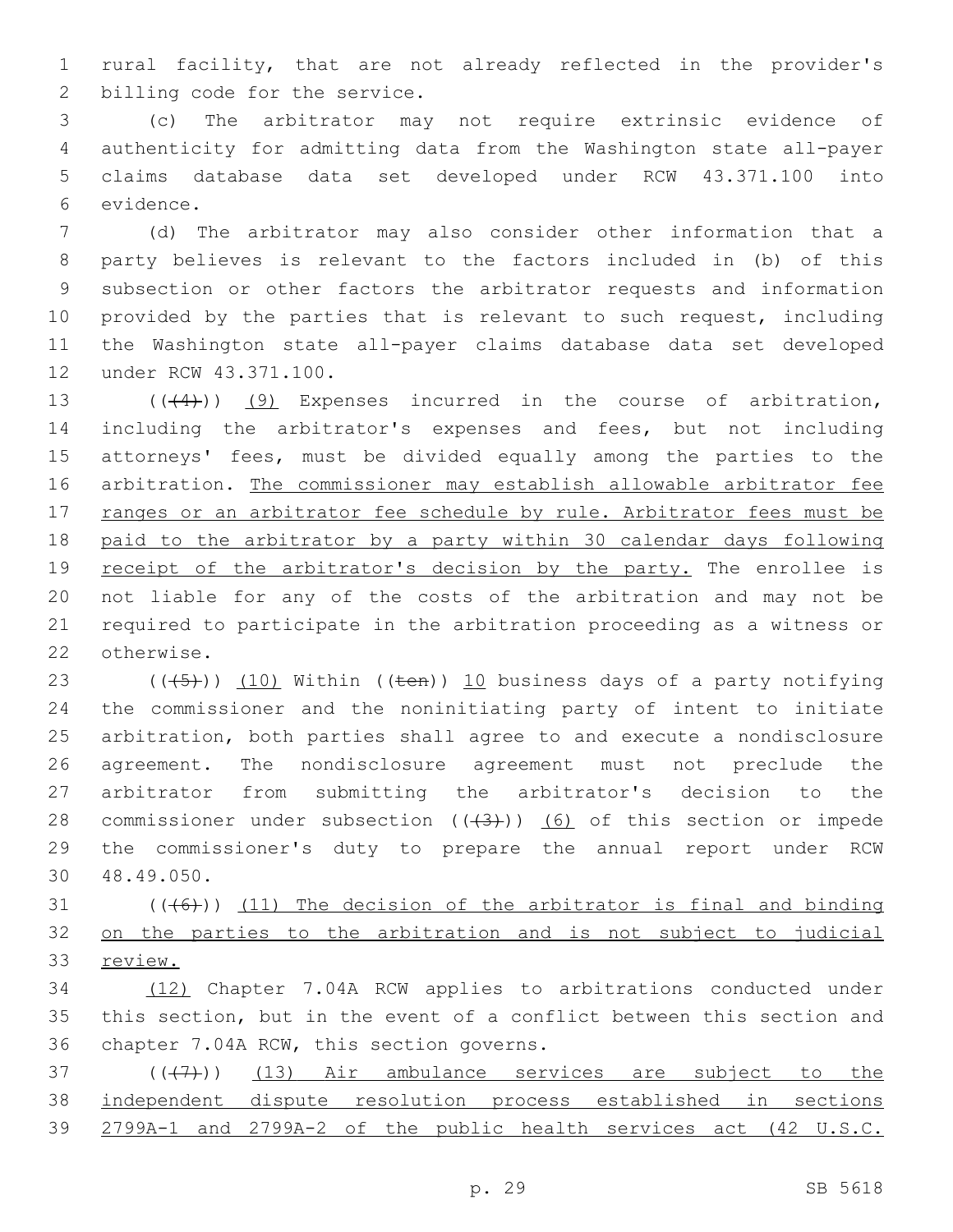Secs. 300gg-111 and 300gg-112) and implementing federal regulations 2 in effect on the effective date of this section.

3 (14) This section applies to health care providers  $((\theta \hat{r}))_L$  facilities, or behavioral health emergency services providers providing services to members of entities administering a self-funded group health plan and its plan members only if the entity has elected to participate in RCW 48.49.020 and 48.49.030, section 9 of this act, 8 and this section as provided in RCW 48.49.130.

9 (((8))) (15) An entity administering a self-funded group health plan that has elected to participate in this section pursuant to RCW 48.49.130 shall comply with the provisions of this section.

 **Sec. 12.** RCW 48.49.050 and 2019 c 427 s 9 are each amended to 13 read as follows:

 (1) The commissioner must prepare an annual report summarizing the dispute resolution information provided by arbitrators under RCW 48.49.040. The report must include summary information related to the matters decided through arbitration, as well as the following information for each dispute resolved through arbitration: The name 19 of the carrier; the name of the health care provider; the health care provider's employer or the business entity in which the provider has an ownership interest; the health care facility where the services were provided; and the type of health care services at issue.

 (2) The commissioner must post the report on the office of the insurance commissioner's website and submit the report in compliance with RCW 43.01.036 to the appropriate committees of the legislature, 26 annually by July 1st.

(3) This section expires January 1, ((2024)) 2023.

 **Sec. 13.** RCW 48.49.060 and 2019 c 427 s 10 are each amended to 29 read as follows:

 (1) The commissioner, in consultation with health carriers, health care providers, health care facilities, and consumers, must develop standard template language for a notice of consumer rights 33 notifying consumers ((that:

 (a) The prohibition against balance billing in this chapter is applicable to health plans issued by carriers in Washington state and self-funded group health plans that elect to participate in RCW 48.49.020 through 48.49.040 as provided in RCW 48.49.130;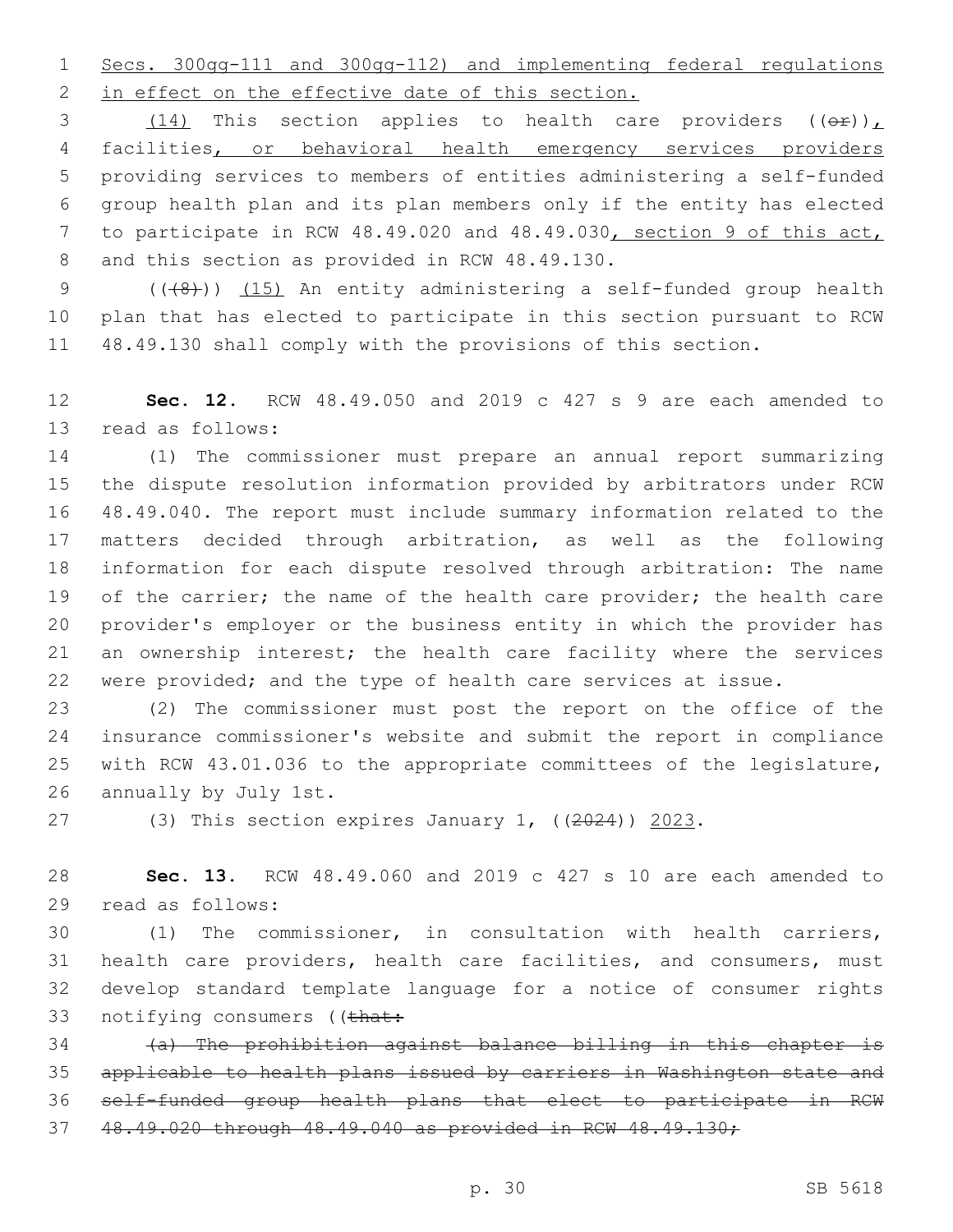(b) They cannot be balance billed for the health care services described in RCW 48.49.020 and will receive the protections provided by RCW 48.49.030; and

 (c) They may be balance billed for health care services under circumstances other than those described in RCW 48.49.020 or if they are enrolled in a health plan to which chapter 427, Laws of 2019 does not apply, and steps they can take if they are balance billed)) of their rights under this chapter, and sections 2799A-1 and 2799A-2 of 9 the public health services act (42 U.S.C. Secs. 300gg-111 and 300gg-112) and implementing federal regulations in effect on the 11 effective date of this section.

 (2) The standard template language must include contact information for the office of the insurance commissioner so that consumers may contact the office of the insurance commissioner if they believe they have received a balance bill in violation of this 16 chapter.

 (3) The office of the insurance commissioner shall determine by rule when and in what format health carriers, health care providers, and health care facilities must provide consumers with the notice 20 developed under this section.

 **Sec. 14.** RCW 48.49.070 and 2019 c 427 s 11 are each amended to 22 read as follows:

23 (1)(a) A hospital ((or)), ambulatory surgical facility, or behavioral health emergency services provider must post the following 25 information on its website, if one is available:

 (i) The listing of the carrier health plan provider networks with 27 which the hospital  $((\theta \hat{r}))_L$  ambulatory surgical facility, or behavioral health emergency services provider is an in-network provider, based upon the information provided by the carrier pursuant 30 to RCW 48.43.730(7); and

(ii) The notice of consumer rights developed under RCW 48.49.060.

32 (b) If the hospital  $((\theta \hat{r}))_L$  ambulatory surgical facility, or behavioral health emergency services provider does not maintain a website, this information must be provided to consumers upon an oral 35 or written request.

 (2) Posting or otherwise providing the information required in 37 this section does not relieve a hospital  $((\theta \hat{r}))_L$  ambulatory surgical 38 facility, or behavioral health emergency services provider of its obligation to comply with the provisions of this chapter.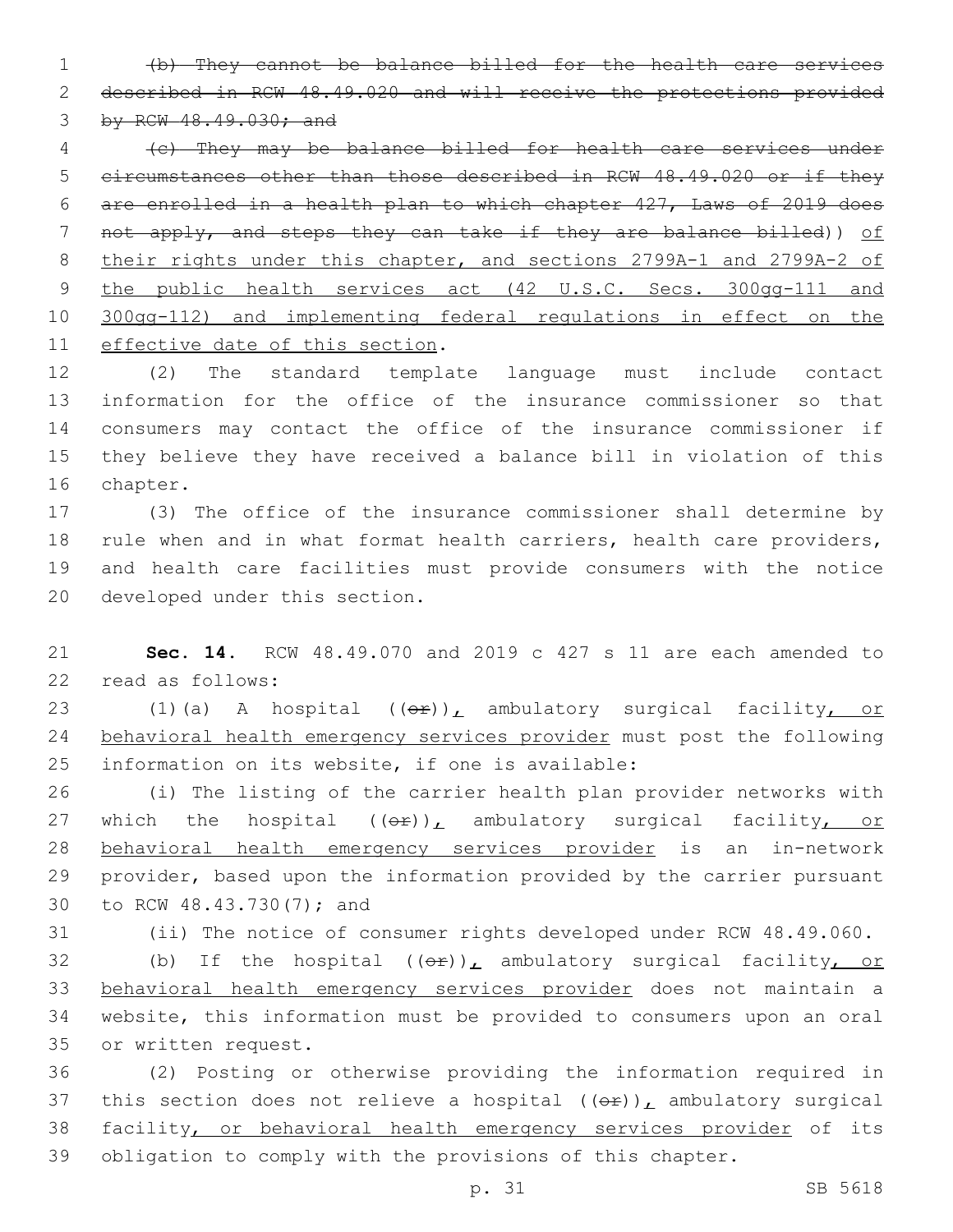(3) Not less than thirty days prior to executing a contract with a carrier, a hospital or ambulatory surgical facility must provide the carrier with a list of the nonemployed providers or provider groups contracted to provide ((surgical or ancillary)) emergency medicine, anesthesiology, pathology, radiology, neonatology, surgery, hospitalist, intensivist and diagnostic services, including radiology and laboratory services at the hospital or ambulatory surgical facility. The hospital or ambulatory surgical facility must notify the carrier within thirty days of a removal from or addition to the nonemployed provider list. A hospital or ambulatory surgical facility also must provide an updated list of these providers within fourteen calendar days of a request for an updated list by a carrier.

 **Sec. 15.** RCW 48.49.090 and 2019 c 427 s 13 are each amended to 14 read as follows:

 (1) A carrier must update its website and provider directory no later than thirty days after the addition or termination of a 17 facility or provider.

18 (2) A carrier must provide an enrollee with:

 (a) A clear description of the health plan's out-of-network 20 health benefits; ((and))

(b) The notice of consumer rights developed under RCW 48.49.060;

 (c) Notification that if the enrollee receives services from an 23 out-of-network provider  $((e^x))_t$  facility, or behavioral health 24 emergency services provider, under circumstances other than those described in RCW 48.49.020, the enrollee will have the financial responsibility applicable to services provided outside the health plan's network in excess of applicable cost-sharing amounts and that the enrollee may be responsible for any costs in excess of those 29 allowed by the health plan;

 (d) Information on how to use the carrier's member transparency 31 tools under RCW 48.43.007;

 (e) Upon request, information regarding whether a health care provider is in-network or out-of-network, and whether there are in-34 network providers available to provide ((surgical or ancillary)) 35 emergency medicine, anesthesiology, pathology, radiology, neonatology, surgery, hospitalist, intensivist and diagnostic 37 services, including radiology and laboratory services at specified in-network hospitals or ambulatory surgical facilities; and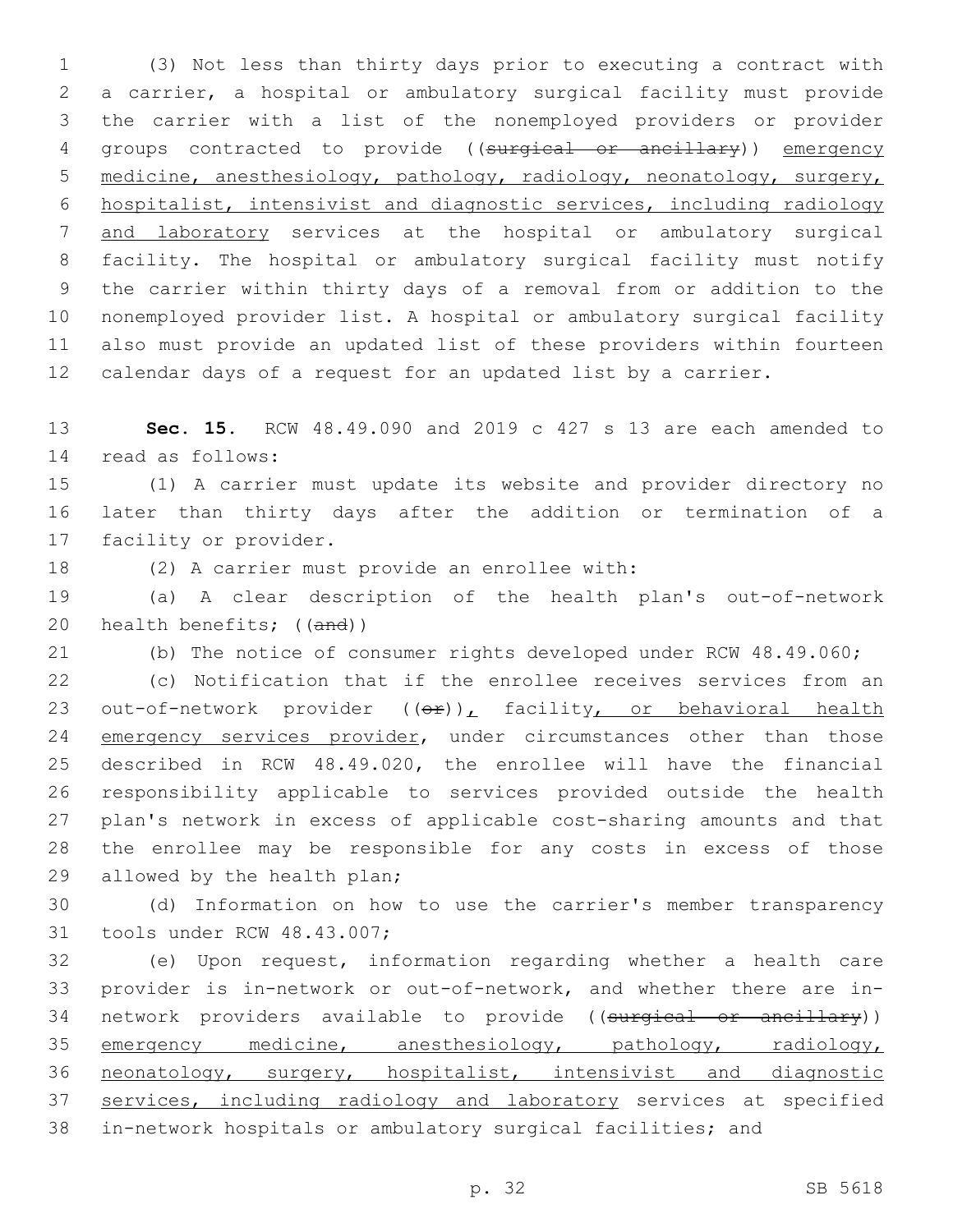(f) Upon request, an estimated range of the out-of-pocket costs 2 for an out-of-network benefit.

 **Sec. 16.** RCW 48.49.100 and 2019 c 427 s 14 are each amended to 4 read as follows:

 (1) If the commissioner has cause to believe that any health care 6 provider, hospital,  $((eF))$  ambulatory surgical facility, or behavioral health emergency services provider, has engaged in a pattern of unresolved violations of RCW 48.49.020 or 48.49.030, the commissioner may submit information to the department of health or the appropriate disciplining authority for action. Prior to submitting information to the department of health or the appropriate disciplining authority, the commissioner may provide the health care 13 provider, hospital, (( $\Theta$ )) ambulatory surgical facility, or 14 behavioral health emergency services provider, with an opportunity to cure the alleged violations or explain why the actions in question 16 did not violate RCW 48.49.020 or 48.49.030.

17 (2) If any health care provider, hospital, ((or)) ambulatory 18 surgical facility, or behavioral health emergency services provider, has engaged in a pattern of unresolved violations of RCW 48.49.020 or 48.49.030, the department of health or the appropriate disciplining authority may levy a fine or cost recovery upon the health care 22 provider, hospital, (( $\Theta$ )) ambulatory surgical facility, or behavioral health emergency services provider in an amount not to exceed the applicable statutory amount per violation and take other action as permitted under the authority of the department or disciplining authority. Upon completion of its review of any potential violation submitted by the commissioner or initiated directly by an enrollee, the department of health or the disciplining authority shall notify the commissioner of the results of the review, including whether the violation was substantiated and any enforcement action taken as a result of a finding of a substantiated violation.

 (3) If a carrier has engaged in a pattern of unresolved violations of any provision of this chapter, the commissioner may 34 levy a fine or apply remedies authorized under this chapter, chapter 48.02 RCW, RCW 48.44.166, 48.46.135, or 48.05.185.

 (4) For purposes of this section, "disciplining authority" means the agency, board, or commission having the authority to take disciplinary action against a holder of, or applicant for, a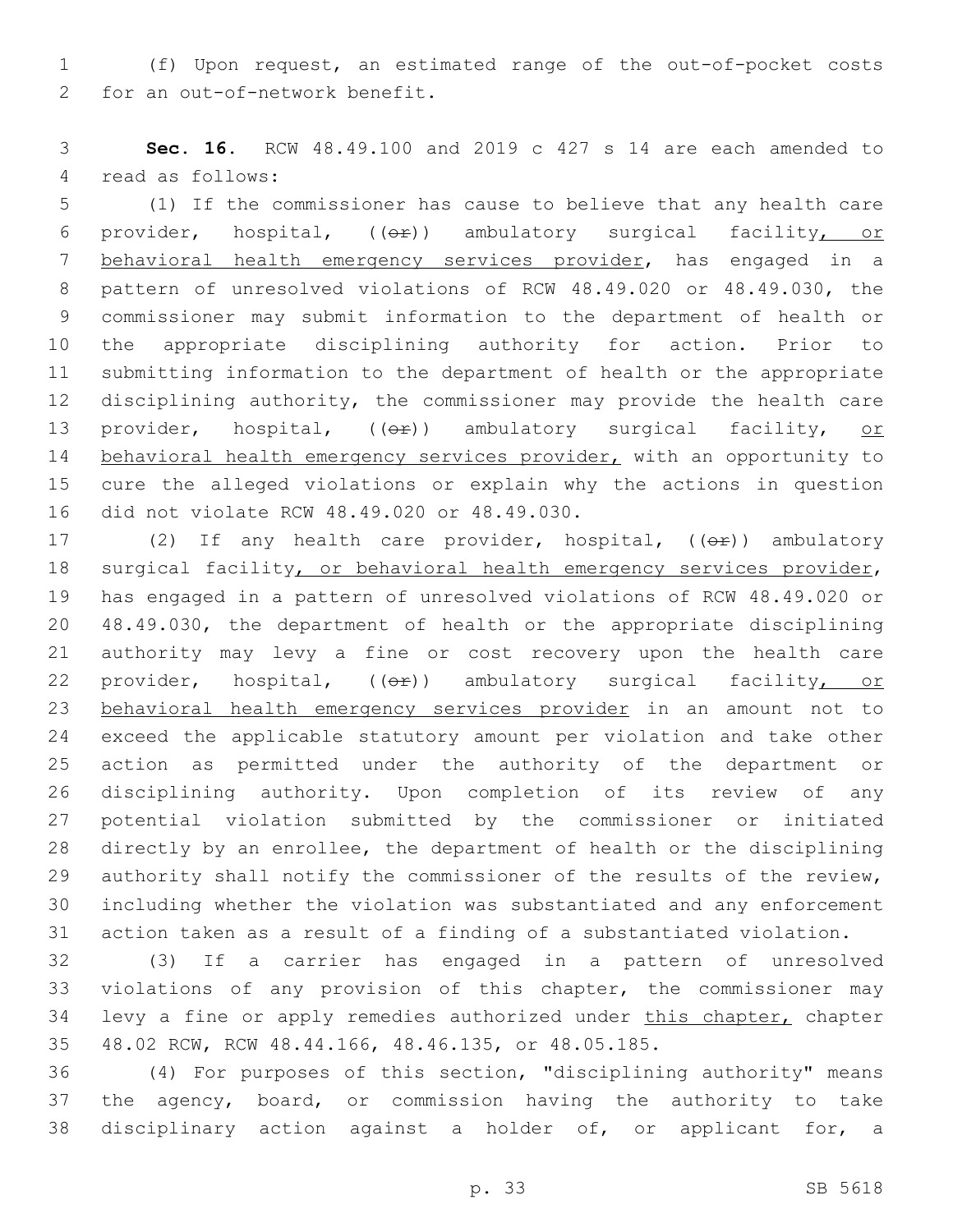professional or business license upon a finding of a violation of chapter 18.130 RCW or a chapter specified under RCW 18.130.040.

 **Sec. 17.** RCW 48.49.130 and 2019 c 427 s 23 are each amended to 4 read as follows:

 ((The)) As authorized in 45 C.F.R. Sec. 149.30 as in effect on the effective date of this section, the provisions of this chapter apply to a self-funded group health plan governed by the provisions of the federal employee retirement income security act of 1974 (29 U.S.C. Sec. 1001 et seq.) only if the self-funded group health plan 10 elects to participate in the provisions of RCW 48.49.020 ((through)) and 48.49.030, section 9 of this act, and RCW 48.49.040. To elect to participate in these provisions, the self-funded group health plan shall provide notice, on an annual basis, to the commissioner in a manner prescribed by the commissioner, attesting to the plan's 15 participation and agreeing to be bound by RCW 48.49.020 ((through)) 16 and 48.49.030, section 9 of this act, and RCM 48.49.040. An entity administering a self-funded health benefits plan that elects to participate under this section, shall comply with the provisions of RCW 48.49.020 ((through)) and 48.49.030, section 9 of this act, and 20 RCW 48.49.040.

 **Sec. 18.** RCW 48.49.150 and 2019 c 427 s 25 are each amended to 22 read as follows:

23 (1) When determining the adequacy of a proposed provider network or the ongoing adequacy of an in-force provider network, the commissioner must consider whether the carrier's proposed provider network or in-force provider network includes a sufficient number of 27 contracted providers of ((emergency and surgical or ancillary)) 28 emergency medicine, anesthesiology, pathology, radiology, 29 neonatology, surgery, hospitalist, intensivist and diagnostic 30 services, including radiology and laboratory services at or for the carrier's contracted in-network hospitals or ambulatory surgical facilities to reasonably ensure enrollees have in-network access to 33 covered benefits delivered at that facility.

 (2) When determining the adequacy of a proposed provider network or the ongoing adequacy of an in-force provider network, the carrier may not treat its payment of nonparticipating providers or facilities under this chapter or P.L. 116-260 (enacted December 27, 2020) as a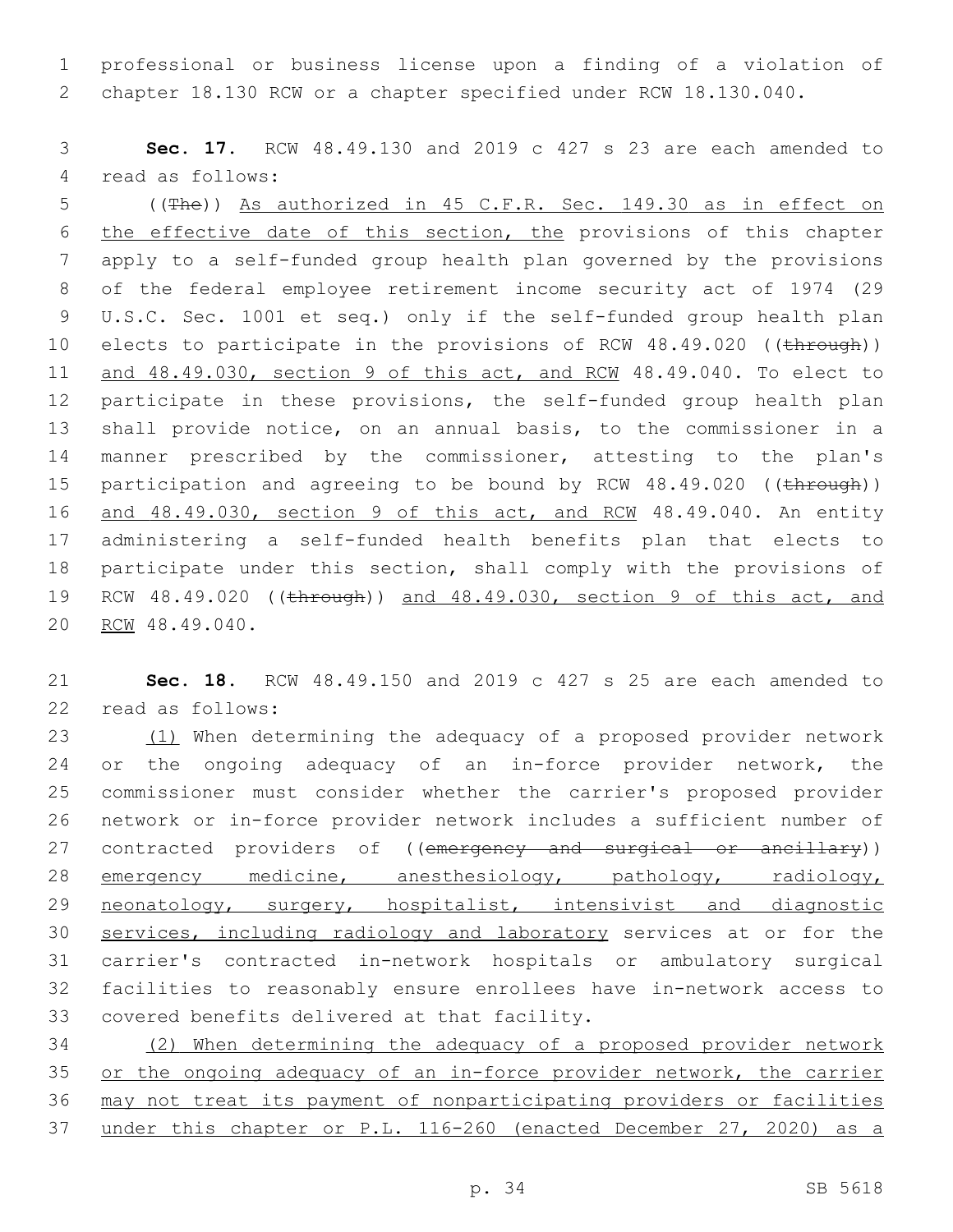means to satisfy network access standards established by the

2 commissioner.

 NEW SECTION. **Sec. 19.** A new section is added to chapter 48.49 4 RCW to read as follows:

 The commissioner is authorized to enforce provisions of P.L. 116-260 (enacted December 27, 2020, as the consolidated appropriations act of 2021) that are applicable to or regulate the conduct of carriers issuing health plans or grandfathered health plans to residents of Washington state on or after January 1, 2022. In addition to the enforcement actions authorized under RCW 48.02.080, the commissioner may impose a civil monetary penalty in an amount not to exceed \$100 for each day for each individual with respect to which a failure to comply with these provisions occurs.

 **Sec. 20.** RCW 48.49.110 and 2019 c 427 s 15 are each amended to 15 read as follows:

16 (1) The commissioner may adopt rules to implement and administer this chapter, including rules governing the dispute resolution 18 process established in RCW 48.49.040.

19 (2) The commissioner may adopt rules to adopt or incorporate by 20 reference without material change federal requlations adopted on or after the effective date of this section that implement P.L. 116-260 (enacted December 27, 2020).

 NEW SECTION. **Sec. 21.** A new section is added to chapter 48.49 24 RCW to read as follows:

 (1) On or before October 1, 2023, the commissioner, in collaboration with the health care authority and the department of health, must submit recommendations to the appropriate policy and fiscal committees of the legislature as to how balance billing for ground ambulance services can be prevented and whether ground ambulance services should be subject to the balance billing restrictions of this chapter. In developing the recommendations, the 32 commissioner must:

 (a) Consider any recommendations made to congress by the advisory committee established in section 117 of P.L. 116-260 to review options to improve the disclosure of charges and fees for ground ambulance services, better inform consumers of insurance options for such services, and protect consumers from balance billing; and